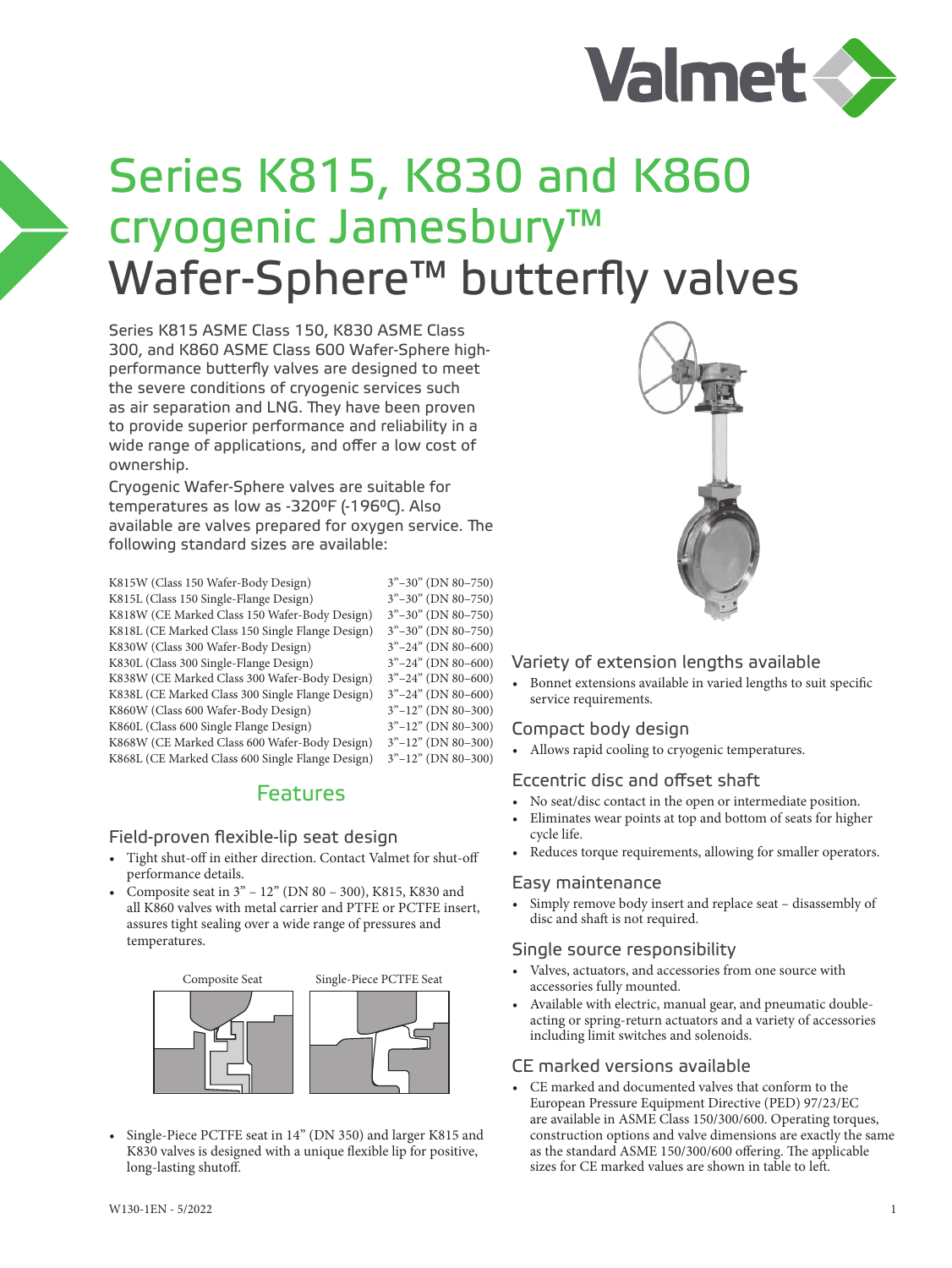# **Specifications**

#### Seat ratings

Seat ratings are based on the differential pressure with the disc in the fully closed position. Up to +100°F (38°C) the ratings for the seats are the same as the body ratings. Above 100°F, the seat ratings drop lower than the body ratings and are limited by temperature. (See graph below). Consult the factory if applications exceed these temperatures.



**NOTE:** 14"-30"(DN350-750) Class 150 valves equipped with 316 stainless shafts are rated for maximum differential pressure of 150 psi (10.35 bar).

 3"-24"(DN 80-600) Class 300 valves equipped with316 stainless shafts are rated for maximum differential pressure of 300 psi (20.7 bar).

 Class 600 valves are rated for maximum differential pressure of 1000 psi (68.95 bar) when installed in the nonpreferred flow direction(shaft-upstream).

 Class 600 valves equipped with316 stainless shafts are rated for maximum differential pressure of 1000 psi (68.95 bar) in either installation direction.

#### Flow data

The table below provides information on flow capacity for the Wafer-Sphere cryogenic valves covered in this bulletin. The  $C_v$  values represent the flow of water at 60 $\degree$ F through the valve in U.S. gallons per minute at a pressure drop of 1 psi. The metric equivalent,  $K_v$ , is the flow of water at 16°C through the valve in  $m^3/hr$  at a pressure drop of 1 kg/cm. To convert  $C_v$  to  $K_v$ , multiply by 0.8569.

|                | Valve size |                           | Series $C_v$              |                           |
|----------------|------------|---------------------------|---------------------------|---------------------------|
| <b>Inches</b>  | DN         | K815W and<br><b>K815L</b> | K830W and<br><b>K830L</b> | K860W and<br><b>K860L</b> |
| 3              | 80         | 165                       | 165                       | 155                       |
| $\overline{4}$ | 100        | 400                       | 400                       | 260                       |
| 6              | 150        | 1050                      | 1050                      | 750                       |
| 8              | 200        | 2200                      | 1800                      | 1350                      |
| 10             | 250        | 3300                      | 3150                      | 2100                      |
| 12             | 300        | 5100                      | 4750                      | 2900                      |
| 14             | 350        | 5800                      | 5200                      |                           |
| 16             | 400        | 8000                      | 6900                      |                           |
| 18             | 450        | 10500                     | 9300                      |                           |
| 20             | 500        | 14000                     | 11300                     |                           |
| 24             | 600        | 21600                     | 18500                     |                           |
| 30             | 750        | 34000                     |                           |                           |

#### Body ratings

These are maximum working-pressure ratings of the valve body only. The seat ratings shown in the table to the left determine the practical pressure limitations according to actual service conditions. Test pressures are for hydrostatic test with disc open.

| Temperature      |      | 316 Stainless Steel Maximum Working Pressure, psi |      |
|------------------|------|---------------------------------------------------|------|
| °Γ               | K815 | <b>K830</b>                                       | K860 |
| $-320$ to $+100$ | 2.75 | 720                                               | 1440 |
| Test pressure    | 425  | 1100                                              | 2200 |

| Temperature     |      | 316 Stainless Steel Maximum Working Pressure, bar |             |
|-----------------|------|---------------------------------------------------|-------------|
| °C              | K815 | <b>K830</b>                                       | <b>K860</b> |
| $-198$ to $+38$ | 19.0 | 49.6                                              | 99.3        |
| Test pressure   | 29   | 75                                                | 150         |

Ratings above correspond to those of ASME B16.34 for material grade of valve body.

#### Other high-performance butterfly valves

Valmet manufactures a variety of high-performance butterfly valves to cover a wide range of pressures, temperatures, and services. Standard Wafer-Sphere soft-seated butterfly valves are available in ASME Class 150, 300, and 600 designs to handle temperatures from -50°F to 500°F (-45.5°C to 260°C). Refer to the following bulletins for complete details:

#### Wafer-Sphere Polymer (soft) seated butterfly valves

|                                   | <b>Bulletin</b>    |
|-----------------------------------|--------------------|
| ASME Class 150 and 300            | W <sub>101-6</sub> |
| <b>ASME Class 600</b>             | $W104-1$           |
| <b>ASME Class (Process-Rated)</b> | W <sub>105-1</sub> |
| Steam Service                     | $W150-1$           |
| Chlorine Service                  | $W150-2$           |
| Oxygen Service                    | $W150-3$           |
| Vacuum Service                    | W <sub>150-4</sub> |
| Jacketed Valves                   | W <sub>151-3</sub> |
|                                   |                    |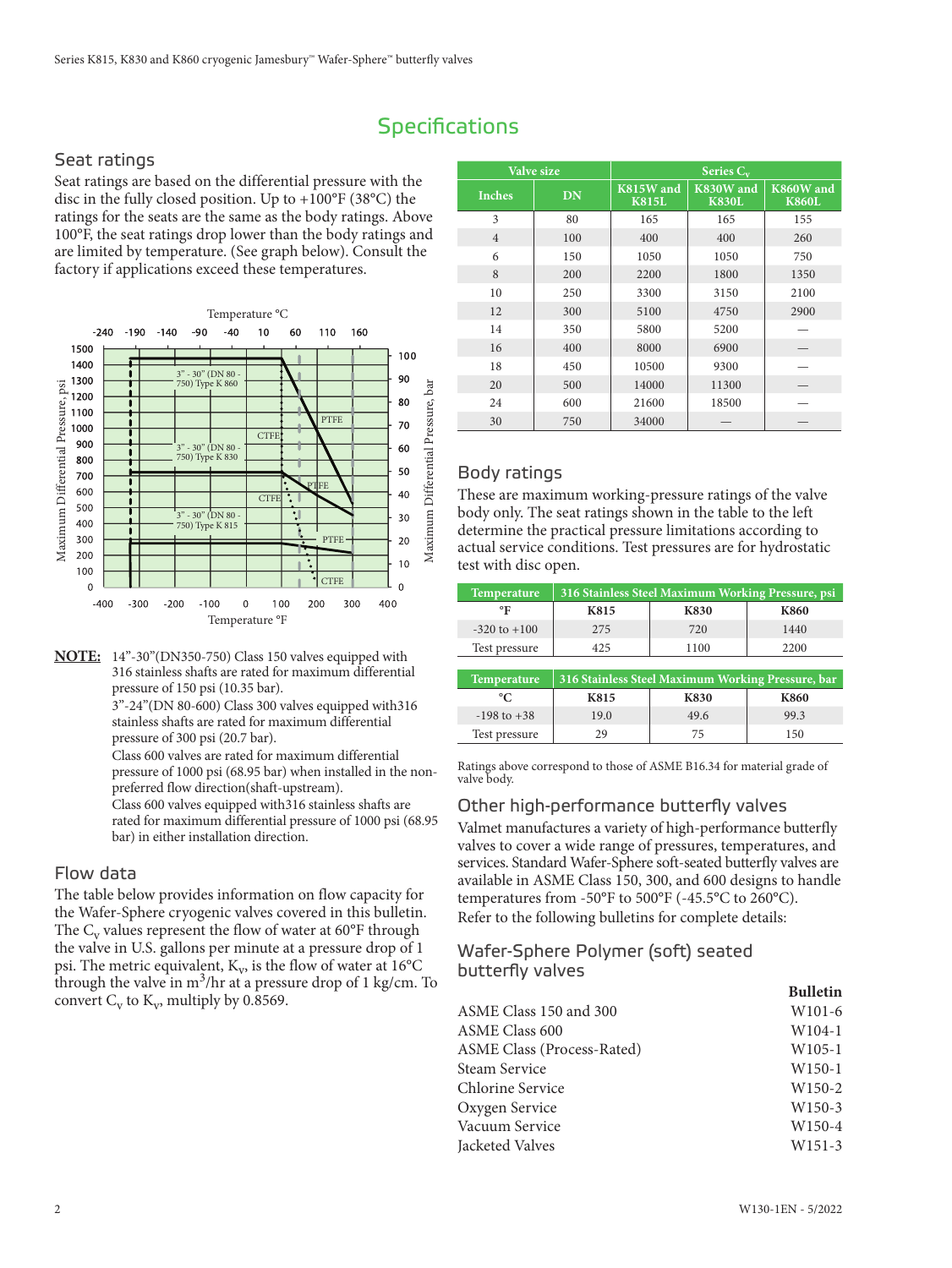# Bonnet extensions

Cryogenic valves are made from standard stocked components with extension lengths available, in 2-inch increments, within the ranges shown in the dimensional tables on pages  $4 - 13$  (see dimensions K1 and K2). The K2 lengths require larger shafts as shown in the dimension tables. Other lengths are available on application.

Under the specified operating limits of the valve, all bonnet extensions are structurally capable of supporting the weight of the actuator in all possible installation orientations.

# Operating handles and actuators

As an option, handles are available for small-size cryogenic Wafer-Sphere high-performance butterfly valves. High line pressure may create high enough forces to pull a

manual handle out of an operator's hand. Therefore, it is recommended that manual gear, pneumatic, or electric actuators be used for valves larger than tabulated below.

|                |            |            |     |                    | Operating handles and actuators |                    |               |      |               |          |
|----------------|------------|------------|-----|--------------------|---------------------------------|--------------------|---------------|------|---------------|----------|
|                | Valve size |            |     | Max. diff pressure | <b>Extension</b>                |                    | Handle length |      | Handle weight | Handle   |
|                |            | Valve type | psi | bar                | lengths                         | inches             | mm            | $lb$ | $\log$        | $code*$  |
| <b>Inches</b>  | <b>DN</b>  |            |     |                    |                                 | <b>Series K815</b> |               |      |               |          |
| 3, 4           | 80, 100    | K815       | 275 | 19.0               |                                 |                    |               |      |               | WSH-23   |
| 6              | 150        | K815       | 275 | 19.0               | K1                              | 22                 | 559           | 15   | 6.8           | $WSH-23$ |
| 8              | 200        | K815       | 100 | 6.9                |                                 |                    |               |      |               | WSH-24   |
| 3, 4           | 80, 100    | K815       | 275 | 19.0               |                                 |                    |               |      |               | $WSH-23$ |
| 6              | 150        | K815       | 275 | 19.0               | K <sub>2</sub>                  | 22                 | 559           | 15   | 6.8           | $WSH-24$ |
| 8              | 200        | K815       | 100 | 6.9                |                                 |                    |               |      |               | $WSH-25$ |
| <b>Inches</b>  | <b>DN</b>  |            |     |                    |                                 | <b>Series K830</b> |               |      |               |          |
| 3, 4           | 80, 100    | K830       | 300 | 20.7               |                                 |                    |               |      |               | $WSH-23$ |
| 6              | 150        | K830       | 300 | 20.7               | K1                              | 22                 | 559           | 15   | 6.8           | $WSH-24$ |
| 8              | 200        | K830       | 100 | 6.9                |                                 |                    |               |      |               | $WSH-25$ |
| $\overline{3}$ | 80         | K830       | 300 | 20.7               |                                 |                    |               |      |               | $WSH-23$ |
| $\overline{4}$ | 100        | K830       | 300 | 20.7               | K <sub>2</sub>                  | 22                 | 559           | 15   | 6.8           | $WSH-24$ |
| 6              | 150        | K830       | 300 | 20.7               |                                 |                    |               |      |               | $WSH-25$ |

\* Refer to Jamesbury bulletin W101-6, page 5 for additional handle information.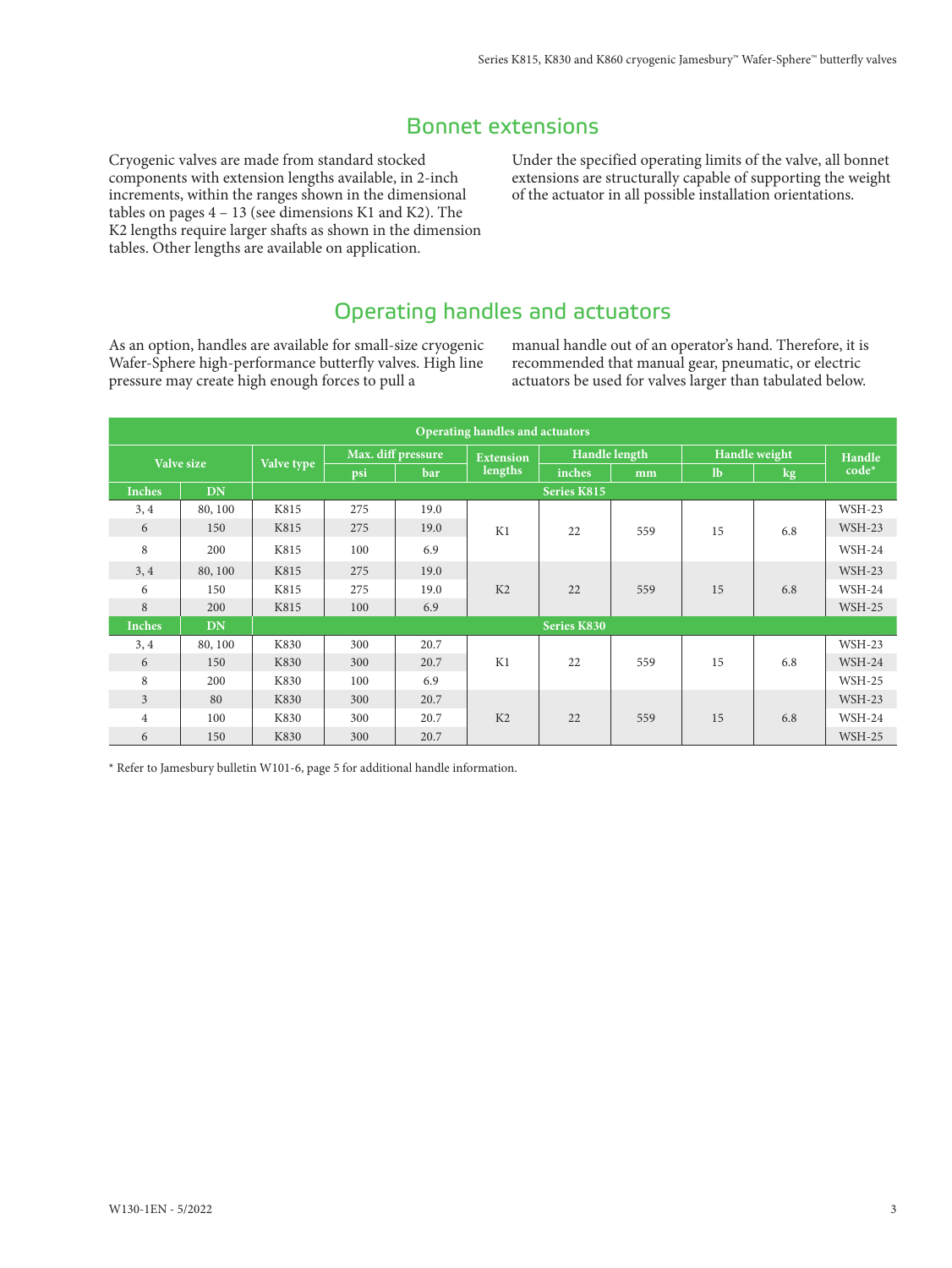

| <b>Valve</b>   |      |      |       |       |                 |        |         |        |                 | <b>Approximate dimensions – inches</b> |             |                 |                             |                 |        |                             |                 |                                      |         |                |
|----------------|------|------|-------|-------|-----------------|--------|---------|--------|-----------------|----------------------------------------|-------------|-----------------|-----------------------------|-----------------|--------|-----------------------------|-----------------|--------------------------------------|---------|----------------|
| size<br>inches |      | B    |       |       | G1 <sup>T</sup> | $G2^2$ | $\Pi^1$ | $12^2$ | K1 <sup>1</sup> | $K2^2$                                 | $\mathbf R$ | S1 <sup>1</sup> | S <sub>2</sub> <sup>2</sup> | T1 <sup>T</sup> | $T2^2$ | $\overline{U}$ <sup>1</sup> | U2 <sup>2</sup> | $\mathbf{X} \mathbf{1}^{\mathbf{1}}$ | $x_2^2$ | $\mathbf{v}^3$ |
|                | 1.94 | .06  | 5.19  | 2.88  | 3.25            | 3.25   | .66     | .66    | $8 - 26$        | $28 - 36$                              | 4.44        | 0.63            | 0.63                        | 6.25            | 6.25   | 2.00                        | 2.00            | 0.88                                 | 0.88    | 2.91           |
| $\overline{4}$ | 2.13 | 1.19 | 6.19  | 3.75  | 3.25            | 3.25   | 1.66    | 1.66   | $10-26$         | $28 - 36$                              | 4.94        | 0.63            | 0.63                        | 6.25            | 6.25   | 2.00                        | 2.00            | 0.88                                 | 0.88    | 3.81           |
| 6              | 2.25 | .31  | 8.50  | 5.59  | 3.25            | 3.69   | .90     | 1.90   | $10 - 26$       | $28 - 36$                              | 5.88        | 0.63            | 0.81                        | 6.25            | 7.00   | 2.00                        | 3.00            | 0.88                                 | 1.13    | 5.75           |
| 8              | 2.50 | .41  | 10.63 | 7.41  | 3.69            | 3.88   | 2.38    | 2.38   | $12 - 32$       | $34-42$                                | 7.63        | 0.81            | 0.94                        | 7.00            | 7.00   | 3.00                        | 3.00            | 1.13                                 | 1.38    | 7.63           |
| 10             | 2.81 | .63  | 12.75 | 9.28  | 3.88            | 4.19   | 2.38    | 2.88   | $12 - 40$       | $42 - 50$                              | 9.25        | 0.94            | 1.13                        | 7.00            | 7.00   | 3.00                        | 3.00            | 1.38                                 | 1.63    | 9.56           |
| 12             | 3.19 | .88  | 15.00 | 11.09 | 4.19            | 3.50   | 2.88    | 2.88   | $14 - 40$       | $42 - 50$                              | 10.75       | 1.13            | 1.63sq                      | 7.00            | 9.38   | 3.00                        | 4.50            | 1.63                                 | 1.88    | 11.38          |

| <b>Valve</b>      |    |    |     |     |     |             |       |        |           | Approximate dimensions – mm <sup>4</sup> |                       |                      |                 |                 |        |      |                 |                 |        |                 |
|-------------------|----|----|-----|-----|-----|-------------|-------|--------|-----------|------------------------------------------|-----------------------|----------------------|-----------------|-----------------|--------|------|-----------------|-----------------|--------|-----------------|
| size<br><b>DN</b> | A  | B  |     |     | G1  | $\rm{G2}^2$ | $\Pi$ | $12^4$ | K1        | $K2^2$                                   | $\overline{\text{R}}$ | $S\overline{\Gamma}$ | S2 <sup>2</sup> | T1 <sup>1</sup> | $T2^2$ | TIT. | U2 <sup>2</sup> | X1 <sup>1</sup> | $X2^2$ | $\mathbf{x}t^3$ |
| 80                | 49 | 27 | 132 | 73  | 83  | 83          | 42    | 42     | $8 - 26$  | $28 - 36$                                | 113                   | 16                   | 16              | 159             | 159    | 51   | 51              | 22              | 22     | 74              |
| 100               | 54 | 30 | 157 | 95  | 83  | 83          | 42    | 42     | $10-26$   | $28 - 36$                                | 125                   | 16                   | 16              | 159             | 159    | 51   | 51              | 22              | 22     | 97              |
| 150               | 57 | 33 | 216 | 142 | 83  | 944         | 48    | 48     | $10-26$   | $28 - 36$                                | 149                   | 16                   | 21              | 159             | 78     | 51   | 76              | 22              | 29     | 146             |
| 200               | 64 | 36 | 270 | 188 | 94  | 99          | 60    | 60     | $12 - 32$ | $34 - 42$                                | 194                   | 21                   | 24              | 178             | 178    | 76   | 76              | 29              | 35     | 194             |
| 250               | 71 | 41 | 324 | 236 | 99  | 106         | 60    | 73     | $12 - 40$ | $42 - 50$                                | 235                   | 24                   | 29              | 178             | 178    | 76   | 76              | 35              | 41     | 243             |
| 300               | 81 | 48 | 381 | 282 | 106 | 89          | 73    | 73     | 14-40     | $42 - 50$                                | 273                   | 29                   | 41sq            | 178             | 238    | 76   | 14              | 41              | 48     | 289             |

1 Use G1, J1, S1, T1, U1, and X1 for extension lengths (K1).<br>2 Use G2, J2, S2, T2, U2, and X2 for extension lengths (K2).<br>3 Conforms to API 609 and MSS-SP 68 requirements for minimum clearances of pipe inside diameters fo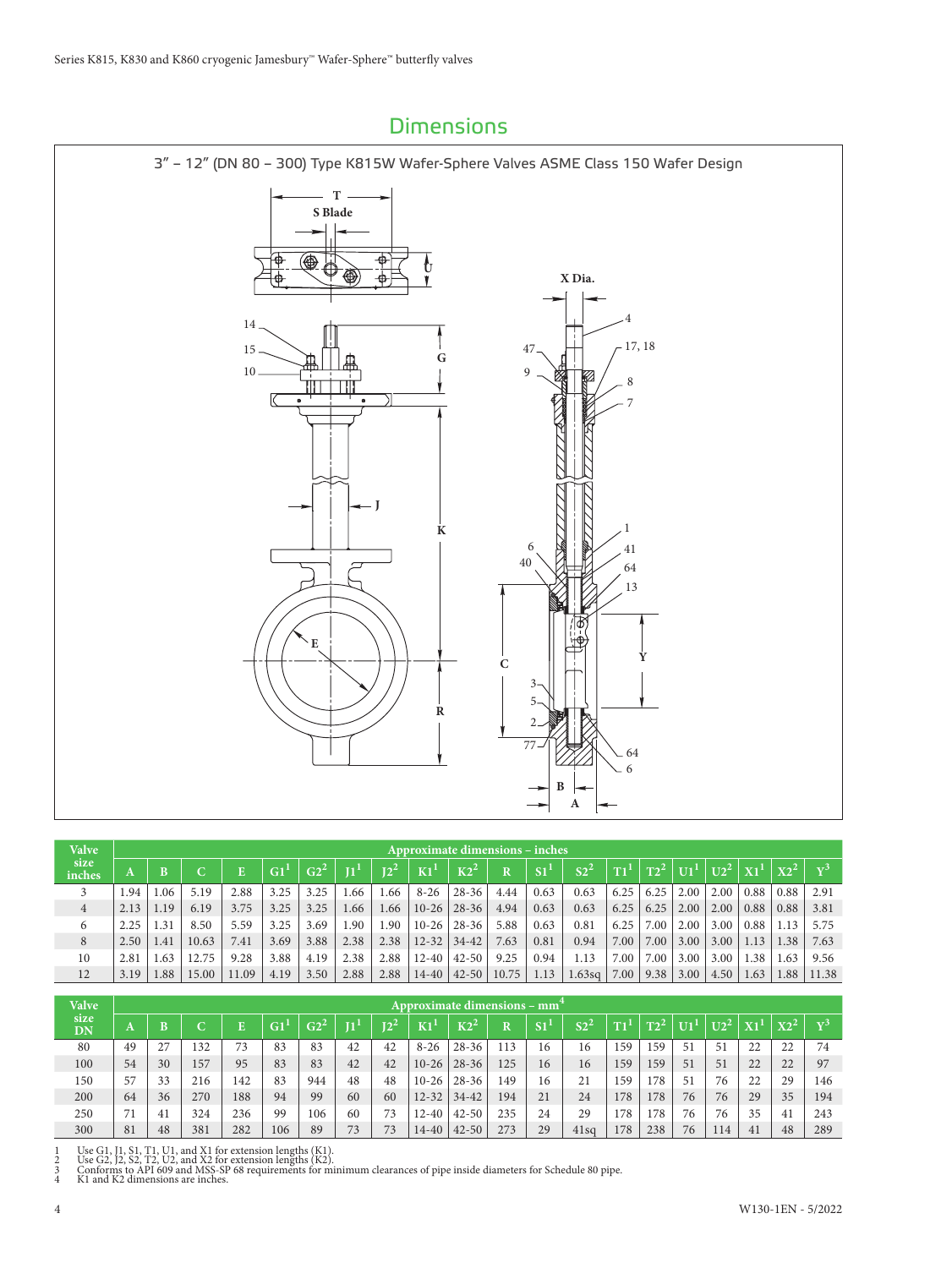

| Valve size     |      |      |       |       |       |      |        |       |                 |                 |               | <b>Approximate dimensions - inches</b> |    |       |      |                 |      |      |      |        |      |        |                |
|----------------|------|------|-------|-------|-------|------|--------|-------|-----------------|-----------------|---------------|----------------------------------------|----|-------|------|-----------------|------|------|------|--------|------|--------|----------------|
| inches         |      |      |       |       |       | GI   | $G2^2$ | ЧĿ    | 12 <sup>2</sup> | K1 <sup>1</sup> | $K2^2$        |                                        |    |       |      | S2 <sup>2</sup> | T1   |      | U1!  | $U2^2$ |      | $X2^2$ | $\overline{x}$ |
|                | 1.94 | .06  | 5.19  | 6.00  | 2.88  | 3.25 | 3.25   | . .66 | 1.66            | $8 - 26$        | $28 - 36$     | $5/8 - 11$                             | 4  | 4.44  | 0.63 | 0.63            | 6.25 | 6.25 | 2.00 | 2.00   | 0.88 | 0.88   | 2.91           |
| $\overline{4}$ | 2.13 | 1.19 | 6.19  | 7.50  | 3.75  | 3.25 | 3.25   | 1.66  | 1.66            | $10-26$         | $28 - 36$     | $5/8-11$                               | 8  | 4.94  | 0.63 | 0.63            | 6.25 | 6.25 | 2.00 | 2.00   | 0.88 | 0.88   | 3.81           |
| 6              | 2.25 | 1.31 | 8.50  | 9.50  | 5.59  | 3.25 | 3.69   | 1.90  | 1.90            |                 | $10-26$ 28-36 | $3/4 - 10$                             | 8  | 5.88  | 0.63 | 0.81            | 6.25 | 7.00 | 2.00 | 3.00   | 0.88 | 1.13   | 5.75           |
| 8              | 2.50 | 1.41 | 10.63 | 11.75 | 7.41  | 3.69 | 3.88   | 2.38  | 2.38            | $12 - 32$       | $34 - 42$     | $3/4 - 10$                             | 8  | 7.63  | 0.81 | 0.94            | 7.00 | 7.00 | 3.00 | 3.00   | 1.13 | 1.38   | 7.63           |
| 10             | 2.81 | 1.63 | 12.75 | 14.25 | 9.28  | 3.88 | 4.19   | 2.38  | 2.88            | $12 - 40$       | $42 - 50$     | $7/8-9$                                | 12 | 9.25  | 0.94 | 1.13            | 7.00 | 7.00 | 3.00 | 3.00   | 1.38 | 1.63   | 9.56           |
| 12             | 3.19 | 1.88 | 15.00 | 17.00 | 11.09 | 4.19 | 3.50   | 2.88  | 2.88            | $14 - 40$       | $42 - 50$     | $7/8-9$                                | 12 | 10.75 | 1.13 | 1.63sq          | 7.00 | 9.38 | 3.00 | 4.50   | 1.63 | 1.88   | 11.38          |

| Valve size |    |                    |     |     |     |     |    |     |           |               | Approximate dimensions – $mm3$ |    |     |                |                  |             |        |      |               |    |             |                |
|------------|----|--------------------|-----|-----|-----|-----|----|-----|-----------|---------------|--------------------------------|----|-----|----------------|------------------|-------------|--------|------|---------------|----|-------------|----------------|
| DN         | n  |                    |     |     | G1  |     |    | 124 | K1        | $_{\rm K2^4}$ |                                | M  |     | S <sub>1</sub> | $c_{\mathbf{2}}$ | <b>PERS</b> | $T2^2$ | $II$ | <b>THE 25</b> |    | <b>TYPE</b> | $\overline{x}$ |
| 80         | 49 | 27<br><u>، ، ،</u> | 132 | 73  | 83  | 83  | 42 | 42  | $8 - 26$  | $28 - 36$     | $5/8-11$                       | 4  | .13 | 16             | 16               | .59         | 159    | 51   |               | 22 | 22          | 74             |
| 100        | 54 | 30                 | 157 | 95  | 83  | 83  | 42 | 42  | $10 - 26$ | $28 - 36$     | $5/8 - 11$                     | 8  | 125 | 16             | 16               | 159         | 159    | 51   | 51            | 22 | 22          | 97             |
| 150        | 57 | 33                 | 216 | 142 | 83  | 94  | 48 | 48  | $10 - 26$ | $28 - 36$     | $3/4 - 10$                     | 8  | 149 | 16             | 21               | 159         | 178    | 51   | 76            | 22 | 29          | 146            |
| 200        | 64 | 36                 | 270 | 188 | 94  | 99  | 60 | 60  | $12 - 32$ | $34 - 42$     | $3/4 - 10$                     | 8  | 194 | 21             | 24               | 178         | 178    | 76   | 76            | 29 | 35          | 194            |
| 250        |    | 41                 | 324 | 236 | 99  | 106 | 60 | 73  | 12-40     | $42 - 50$     | $7/8-9$                        | 12 | 235 | 24             | 29               | 78          | 178    | 76   | 76            | 35 |             | 243            |
| 300        | 81 | 48                 | 381 | 282 | 106 | 89  | 73 | 73  | 14-40     | $42 - 50$     | $7/8 - 9$                      | 12 | 273 | 29             | 41sq             | 178         | 238    | 76   | 114           | 41 | 48          | 289            |

1 Use G1, J1, S1, T1, U1, and X1 for extension lengths (K1).

2 Use G2, J2, S2, T2, U2, and X2 for extension lengths (K2).

3 Conforms to API 609 and MSS-SP 68 requirements for minimum clearances of pipe inside diameters for Schedule 80 pipe.

4 K1, K2 and L dimensions are inches.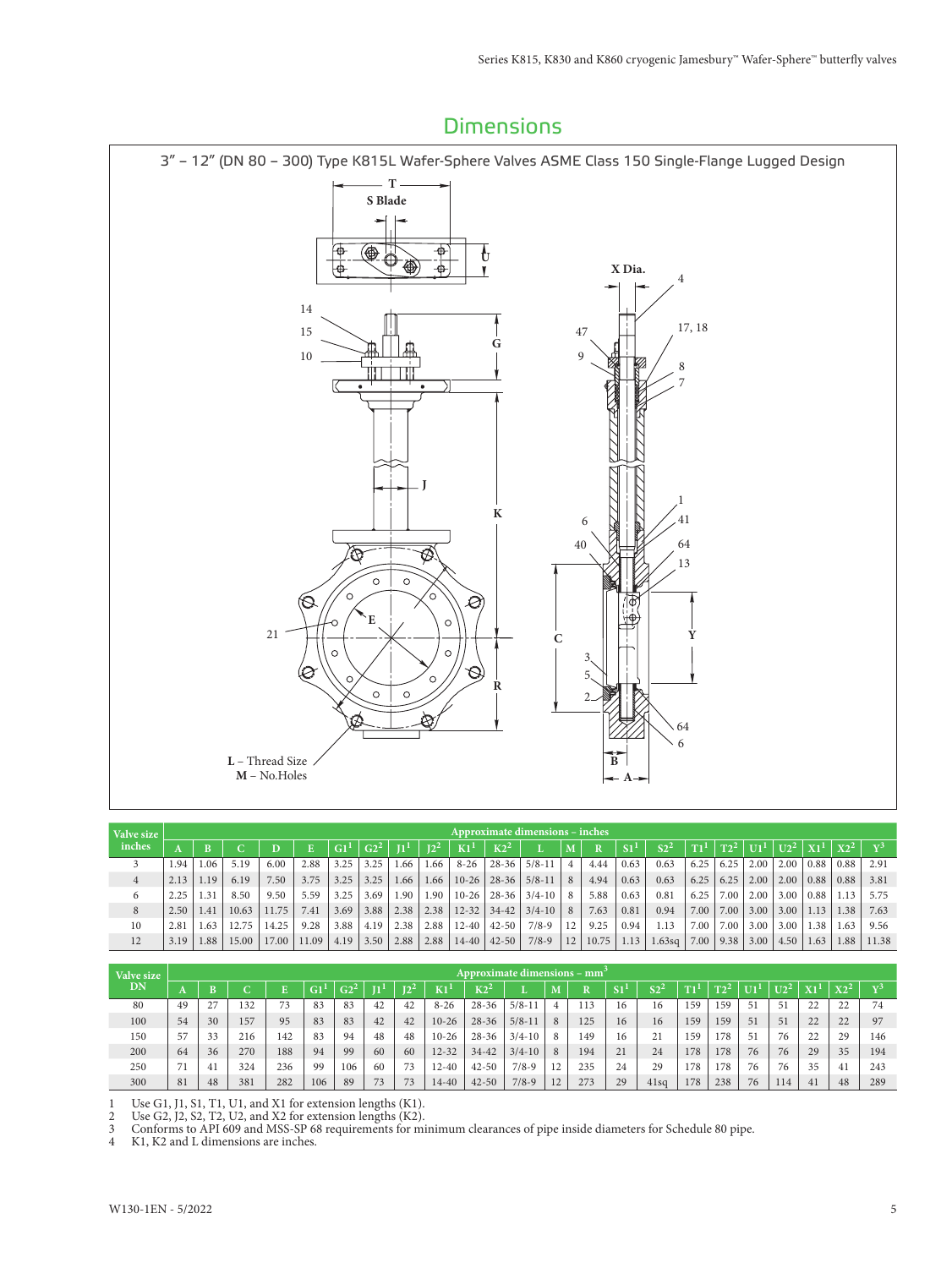

| Valve size |      |      |       |       |       |      |      |                           | Approximate dimensions - inches |   |       |      |             |      |                           |                |
|------------|------|------|-------|-------|-------|------|------|---------------------------|---------------------------------|---|-------|------|-------------|------|---------------------------|----------------|
| inches.    | A    | в    | C     | D     |       | G    |      | $\mathbf{K}^{\mathbf{I}}$ |                                 | M |       |      | <b>FILE</b> | Ū    | $\mathbf{v}$<br>$\Lambda$ | $\mathbf{v}^2$ |
| 14         | 3.63 | 2.06 | 16.25 | 18.75 | 12.38 | 3.37 | 3.50 | $16 - 50$                 | $1 - 1/8^4$                     | 4 | 12.22 | 1.63 | 9.38        | 4.50 | 1.88                      | 12.50          |
| 16         | 4.00 | 2.22 | 18.50 | 21.25 | 14.28 | 3.50 | 3.50 | $16 - 60$                 | $1 - 1/164$                     | 4 | 12.66 | 1.63 | 9.38        | 4.50 | 1.88                      | 14.38          |
| 18         | 4.50 | 2.63 | 21.00 | 22.75 | 16.28 | 3.63 | 3.50 | 18-60                     | $1 - 3/16^4$                    | 4 | 13.90 | 1.63 | 9.38        | 4.50 | 2.13                      | 16.38          |
| 20         | 5.00 | 2.63 | 23.00 | 25.00 | 17.94 | 3.50 | 4.50 | 18-60                     | $1 - 1/8 - 8^5$                 | 4 | 14.75 | 1.63 | 10.00       | 6.00 | 2.38                      | 17.88          |
| 24         | 6.06 | 3.00 | 27.25 | 29.50 | 21.63 | 4.63 | 4.50 | $24 - 60$                 | $1 - 1/4 - 8^5$                 | 4 | 21.78 | 2.00 | 12.00       | 6.00 | 2.75                      | 21.34          |
| 30         | 6.56 | 3.44 | 33.75 | 36.00 | 27.63 | 5.00 | 6.63 | $26 - 72$                 | $1 - 1/4 - 8$                   | 4 | 24.00 | 2.00 | 14.00       | 8.00 | 3.50                      | 28.00          |

| Valve size |     |    |     |                       |     |     |     |                   | Approximate simensions – mm <sup>3</sup> |   |                         |    |            |              |                |            |
|------------|-----|----|-----|-----------------------|-----|-----|-----|-------------------|------------------------------------------|---|-------------------------|----|------------|--------------|----------------|------------|
| DN         | A   |    | C   | $\overline{\text{D}}$ |     | G   |     | $T^{\prime}$<br>N | L.                                       | M | $\overline{\mathbf{R}}$ |    | <b>PEN</b> | $\mathbf{U}$ | $\overline{1}$ | $\sqrt{2}$ |
| 350        | 92  | 52 | 413 | 476                   | 314 | 86  | 89  | $16 - 50$         | $1 - 1/8^4$                              | 4 | 310                     | 41 | 238        | 114          | 48             | 318        |
| 400        | 102 | 56 | 470 | 540                   | 363 | 89  | 89  | $16 - 60$         | $1 - 1/16^4$                             | 4 | 322                     | 41 | 238        | 114          | 48             | 365        |
| 450        | 114 | 67 | 533 | 578                   | 414 | 92  | 89  | $18 - 60$         | $1 - 3/164$                              | 4 | 353                     | 41 | 238        | 114          | 54             | 416        |
| 500        | 127 | 67 | 584 | 635                   | 456 | 89  | 114 | $18 - 60$         | $1 - 1/8 - 8^5$                          | 4 | 375                     | 41 | 254        | 152          | 60             | 454        |
| 600        | 154 | 76 | 692 | 749                   | 549 | 118 | 114 | $24 - 60$         | $1 - 1/4 - 8^5$                          |   | 553                     | 51 | 305        | 152          | 70             | 542        |
| 750        | 167 | 87 | 857 | 914                   | 702 | 127 | 168 | $26 - 72$         | $1 - 1/4 - 8$                            |   | 609                     | 51 | 356        | 203          | 89             | 711        |

1 Standard bonnet extensions are available in 2-inch increments as shown under dimension K; special lengths are available on application.

2 Conforms to API 609 and MSS-SP 68 requirements for minimum clearances of pipe inside diameters for Schedule 80 pipe.

3 K and L dimensions are inches.

4 Through holes, not tapped.

5 ASME B16.5 requires all bolts 1-1/8 and larger have an 8-UN thread series.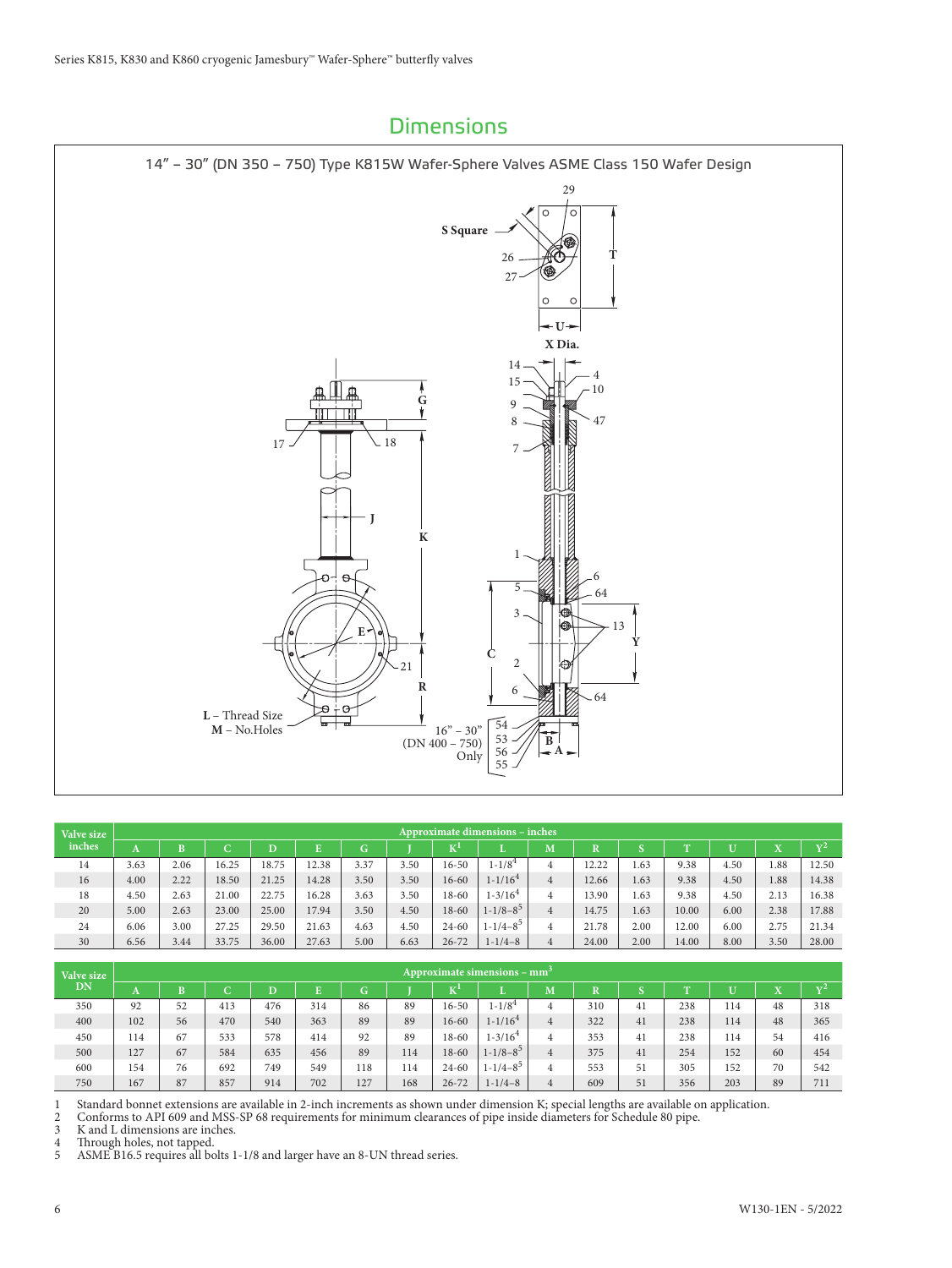

| Valve size |      |      |        |       |       |      |      |           | <b>Approximate dimensions – inches</b> |    |       |      |           |      |          |                |
|------------|------|------|--------|-------|-------|------|------|-----------|----------------------------------------|----|-------|------|-----------|------|----------|----------------|
| inches     | А    | B    | ⌒<br>ັ | D     |       | G    |      | エオナ       |                                        | M  | т     |      | <b>TT</b> |      | 77<br>23 | $\mathbf{v}^2$ |
| 14         | 3.63 | 2.06 | 16.25  | 18.75 | 12.38 | 3.37 | 3.50 | $16 - 50$ | $1 - 8$                                | 12 | 12.22 | 1.63 | 9.38      | 4.50 | 1.88     | 12.50          |
| 16         | 4.00 | 2.22 | 18.50  | 21.25 | 14.28 | 3.50 | 3.50 | $16 - 60$ | $1 - 8$                                | 16 | 12.66 | 1.63 | 9.38      | 4.50 | 1.88     | 14.38          |
| 18         | 4.50 | 2.63 | 21.00  | 22.75 | 16.28 | 3.63 | 3.50 | $18 - 60$ | $1 - 1/8 - 8^4$                        | 16 | 13.90 | 1.63 | 9.38      | 4.50 | 2.13     | 16.38          |
| 20         | 5.00 | 2.63 | 23.00  | 25.00 | 17.94 | 3.50 | 4.50 | $18 - 60$ | $1 - 1/8 - 8^4$                        | 20 | 14.75 | 1.63 | 10.00     | 6.00 | 2.38     | 17.88          |
| 24         | 6.06 | 3.00 | 27.25  | 29.50 | 21.63 | 4.63 | 4.50 | $24 - 60$ | $1 - 1/4 - 8^4$                        | 20 | 21.78 | 2.00 | 12.00     | 6.00 | 2.75     | 21.34          |
| 30         | 6.56 | 3.44 | 33.75  | 36.00 | 27.63 | 5.00 | 6.63 | $26 - 72$ | $1 - 1/4 - 8^4$                        | 28 | 24.00 | 2.00 | 14.00     | 8.00 | 3.50     | 28.00          |

| Valve size |     |    |     |     |     |     |     |           | Approximate dimensions – $mm3$ |    |     |    |             |     |    |              |
|------------|-----|----|-----|-----|-----|-----|-----|-----------|--------------------------------|----|-----|----|-------------|-----|----|--------------|
| DN         | A   | B  | C   | D   | E.  | G.  |     | ᅚᅎᆝ       |                                | M  | D   |    | <b>PERS</b> |     |    | $\mathbf{x}$ |
| 350        | 92  | 52 | 413 | 476 | 314 | 86  | 89  | $16 - 50$ | $1 - 8$                        | 12 | 310 | 41 | 238         | 114 | 48 | 318          |
| 400        | 102 | 56 | 470 | 540 | 363 | 89  | 89  | $16 - 60$ | $1 - 8$                        | 16 | 322 | 41 | 238         | 114 | 48 | 365          |
| 450        | 114 | 67 | 533 | 578 | 414 | 92  | 89  | 18-60     | $1 - 1/8 - 8^4$                | 16 | 353 | 41 | 238         | 114 | 54 | 416          |
| 500        | 127 | 67 | 584 | 635 | 456 | 89  | 114 | $18 - 60$ | $1 - 1/8 - 8^4$                | 20 | 375 | 41 | 254         | 152 | 60 | 454          |
| 600        | 154 | 76 | 692 | 749 | 549 | 118 | 114 | $24 - 60$ | $1 - 1/4 - 8^4$                | 20 | 553 | 51 | 305         | 152 | 70 | 542          |
| 750        | 167 | 87 | 857 | 914 | 702 | 127 | 168 | $26 - 72$ | $1 - 1/4 - 8^4$                | 28 | 609 | 51 | 356         | 203 | 89 | 711          |

1 Standard bonnet extensions are available in 2-inch increments as shown under dimension K; special lengths are available on application.

2 Conforms to API 609 and MSS-SP 68 requirements for minimum clearances of pipe inside diameters for Schedule 80 pipe.

3 K and L dimensions are inches.

4 ASME B16.5 requires all bolts 1-1/8 and larger have an 8-UN thread series.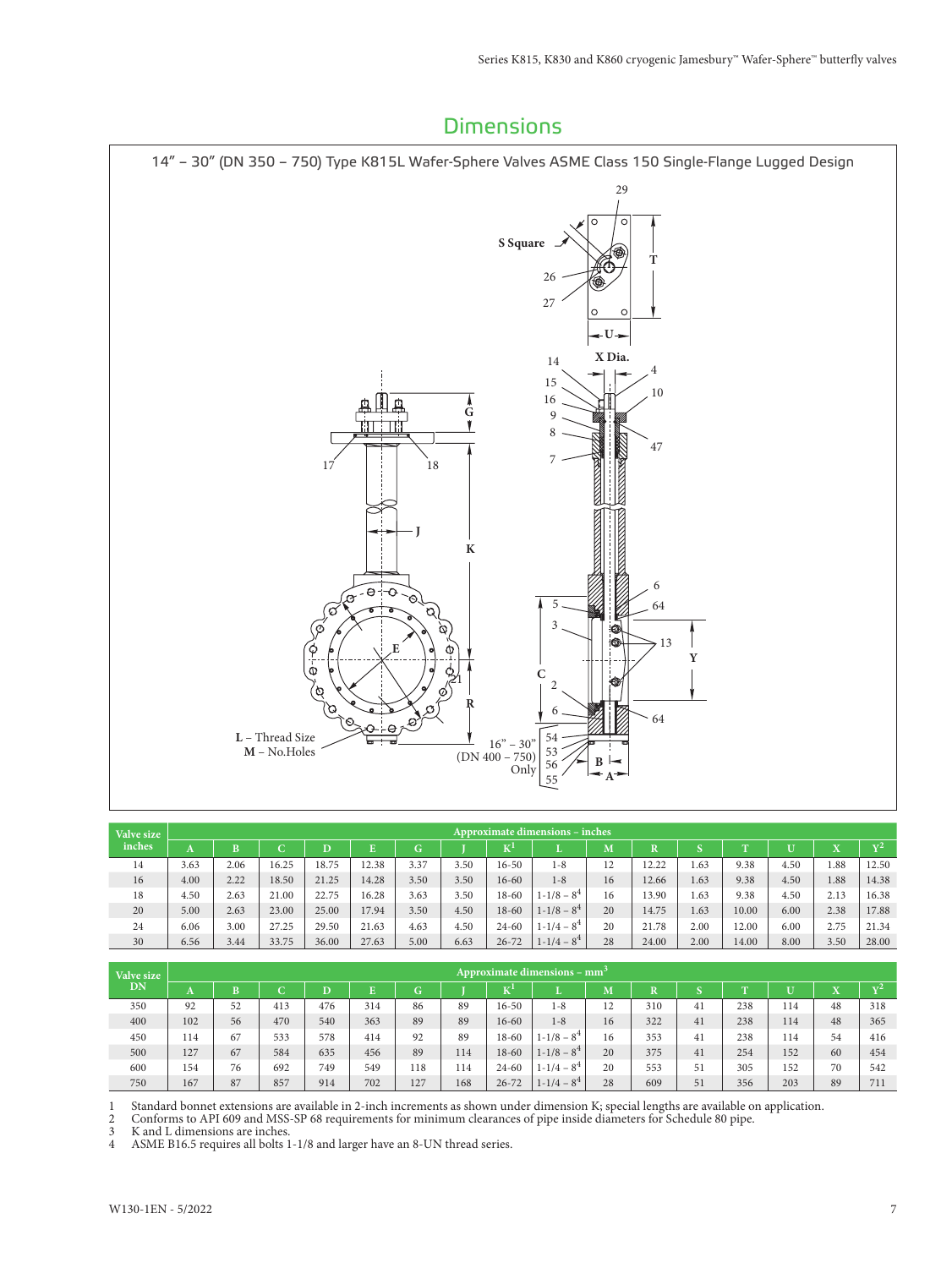

| Valve size |      |      |       |       |       |      |      |      |        |           |           | <b>Approximate dimensions - inches</b> |                          |       |        |        |      |        |      |                 |      |        |                |
|------------|------|------|-------|-------|-------|------|------|------|--------|-----------|-----------|----------------------------------------|--------------------------|-------|--------|--------|------|--------|------|-----------------|------|--------|----------------|
| inches     |      |      |       |       |       |      |      |      | $12^3$ | K1        | K2        |                                        |                          | R     | S1     | $S2-$  |      | $T2^3$ |      | $U2^3$   $X1^1$ |      | $X2^3$ | $\overline{x}$ |
|            | 1.94 | 1.06 | 5.19  | -     | 2.88  | 3.25 | 3.25 | 1.66 | 1.66   | $8 - 26$  | $28 - 36$ | -                                      | $\overline{\phantom{a}}$ | 4.44  | 0.63   | 0.63   | 6.25 | 6.25   | 2.00 | 2.00            | 0.88 | 0.88   | 2.91           |
| 4          | 2.13 | 1.19 | 6.19  |       | 3.75  | 3.25 | 3.69 | 1.66 | 1.90   | $10-26$   | $28 - 36$ |                                        | $\overline{\phantom{a}}$ | 4.94  | 0.63   | 0.81   | 6.25 | 7.00   | 2.00 | 3.00            | 0.88 | 1.13   | 3.41           |
| 6          | 2.31 | 1.34 | 8.50  | -     | 5.59  | 3.69 | 3.88 | 1.90 | 2.38   | $10 - 26$ | $28 - 36$ |                                        | $\overline{\phantom{a}}$ | 6.13  | 0.81   | 0.94   | 7.00 | 7.00   | 3.00 | 3.00            |      | 1.38   | 5.75           |
| 8          | 2.88 | 1.56 | 10.63 | -     | 7.41  | 3.88 | 4.19 | 2.38 | 2.88   | $12 - 32$ | $34 - 42$ |                                        | $\sim$                   | 7.75  | 0.94   | 1.13   | 7.00 | 7.00   | 3.00 | 3.00            | 1.38 | 1.63   | 7.63           |
| 10         | 3.25 | .75  | 12.75 | 15.25 | 9.28  | 4.19 | 3.50 | 2.88 | 3.50   | $14 - 40$ | $42 - 50$ | $1-8$                                  | 4                        | 9.50  | 1.13   | 1.63sq | 7.00 | 9.38   | 3.00 | 4.50            | 1.63 | 1.88   | 9.56           |
| 12         | 3.63 | 1.97 | 15.00 | 17.75 | 11.09 | 3.50 | 3.50 | 3.50 | 3.50   | $14-40$   | $42 - 50$ | $1 - 1/8 - 8^2$                        | $\overline{4}$           | 11.25 | 1.63sq | 1.63sq | 9.38 | 9.38   | 4.50 | 4.50            | 1.88 | 2.13   | 11.38          |

| Valve size |    |    |     |                          |     |     |        |    |    |           |                | Approximate dimensions – mm <sup>3</sup> |                          |     |      |              |               |     |                 |        |    |                     |                 |
|------------|----|----|-----|--------------------------|-----|-----|--------|----|----|-----------|----------------|------------------------------------------|--------------------------|-----|------|--------------|---------------|-----|-----------------|--------|----|---------------------|-----------------|
| <b>DN</b>  |    | B  |     |                          |     |     | $G2^3$ |    |    | K1        | K <sub>2</sub> |                                          |                          |     | 01   | $\mathbf{c}$ | <b>PERMIT</b> | mo. | $\overline{11}$ | $U2^3$ | w. | $\mathbf{v}$        | $\mathbf{x}$ r4 |
| 80         | 27 | 27 | 132 | -                        | 73  | 83  | 83     | 42 | 42 | $8 - 26$  | $28 - 36$      | $\overline{\phantom{a}}$                 | $\overline{\phantom{a}}$ | 113 | 16   | 16           | 159           | 159 | 51              | 51     | 22 | $\mathcal{L}$<br>∠∠ | 74              |
| 100        | 54 | 30 | 157 | $\overline{\phantom{a}}$ | 95  | 83  | 94     | 42 | 48 | $10-26$   | $28 - 36$      | $\overline{\phantom{a}}$                 | $-$                      | 125 | 16   | 21           | 159           | 178 | 51              | 76     | 22 | 29                  | 87              |
| 150        | 59 | 34 | 216 | $\overline{\phantom{a}}$ | 142 | 94  | 99     | 48 | 60 | $10 - 26$ | $28 - 36$      |                                          | $\overline{\phantom{a}}$ | 156 | 21   | 24           | 178           | 178 | 76              | 76     | 29 | 35                  | 146             |
| 200        | 73 | 40 | 270 | $\qquad \qquad$          | 188 | 99  | 106    | 60 | 73 | $12 - 32$ | $34 - 42$      | $\hspace{0.1mm}-\hspace{0.1mm}$          | $\sim$                   | 197 | 24   | 29           | 178           | 178 | 76              | 76     | 35 | 41                  | 194             |
| 250        | 83 | 44 | 324 | 387                      | 236 | 106 | 89     | 73 | 89 | $14 - 40$ | $42 - 50$      | $1 - 8$                                  | $\overline{4}$           | 241 | 29   | 41sq         | 178           | 238 | 76              | 114    | 41 | 48                  | 243             |
| 300        | 92 | 50 | 381 | 451                      | 282 | 89  | 89     | 89 | 89 | $14 - 40$ | $42 - 50$      | $1 - 1/8 - 8^2$                          | $4^{\circ}$              | 286 | 41sq | 41sq         | 238           | 238 | 114             | 114    | 48 | 54                  | 289             |

1 Use G1, J1, S1, T1, U1, and X1 for extension lengths (K1).

2 ASME B16.5 requires all bolts 1-1/8 and larger have an 8-UN thread series.

3 Use G2, J2, S2, T2, U2, and X2 for extension lengths (K2).

4 Conforms to API 609 and MSS-SP 68 requirements for minimum clearances of pipe inside diameters for Schedule 80 pipe.

5 K1, K2 and L dimensions are inches.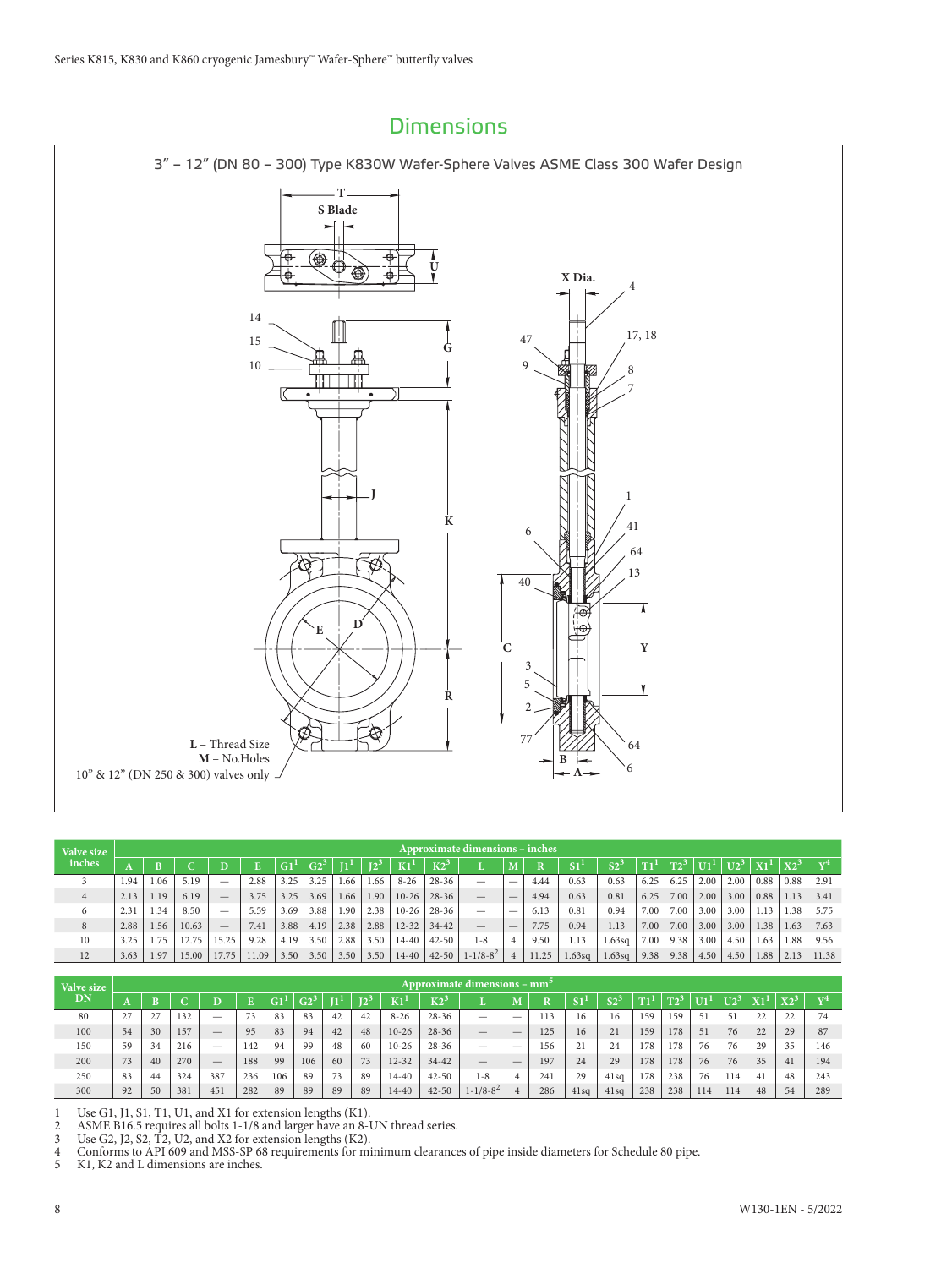

| Valve size |      |                 |       |       |       |      |                 |                 |        |           |           | Approximate dimensions - inches |    |       |               |                 |      |        |                    |      |      |        |                |
|------------|------|-----------------|-------|-------|-------|------|-----------------|-----------------|--------|-----------|-----------|---------------------------------|----|-------|---------------|-----------------|------|--------|--------------------|------|------|--------|----------------|
| inches     |      |                 |       |       |       |      | G2 <sup>3</sup> | 11 <sup>1</sup> | $12^3$ | K1        | K2        |                                 |    | D     | $\mathbf{S1}$ | $\mathrm{S2}^3$ |      | $T2^3$ | $ U1^1 U2^3 X1^1 $ |      |      | $X2^3$ | $\mathbf{v}^4$ |
|            | 1.94 | .06             | 5.19  | 6.63  | 2.88  | 3.25 | 3.25            | 1.66            | 1.66   | $8 - 26$  | $28 - 36$ | $3/4 - 10$                      | 8  | 4.44  | 0.63          | 0.63            | 6.25 | 6.25   | 2.00               | 2.00 | 0.88 | 0.88   | 2.91           |
|            | 2.13 | 1.19            | 6.19  | 7.88  | 3.75  | 3.25 | 3.69            | 1.66            | 1.90   | $10-26$   | $28 - 36$ | $3/4 - 10$                      | 8  | 4.94  | 0.63          | 0.81            | 6.25 | 7.00   | 2.00               | 3.00 | 0.88 | 1.13   | 3.41           |
| 6          | 2.31 | 1.34            | 8.50  | 10.63 | 5.59  | 3.69 | 3.88            | 1.90            | 2.38   | $10 - 26$ | $28 - 36$ | $3/4 - 10$                      |    | 6.13  | 0.81          | 0.94            | 7.00 | 7.00   | 3.00               | 3.00 |      | 1.38   | 5.75           |
| 8          | 2.88 | L <sub>56</sub> | 10.63 | 13.00 | 7.41  | 3.88 | 4.19            | 2.38            | 2.88   | $12 - 32$ | $34 - 42$ | $7/8-9$                         | 12 | 7.75  | 0.94          | 1.13            | 7.00 | 7.00   | 3.00               | 3.00 | 1.38 | 1.63   | 7.63           |
| 10         | 3.25 | 1.75            | 12.75 | 15.25 | 9.28  | 4.19 | 3.50            | 2.88            | 3.50   | $14 - 40$ | $42 - 50$ | $1 - 8$                         | 16 | 9.50  | 1.13          | 1.63sq          | 7.00 | 9.38   | 3.00               | 4.50 | 1.63 | 1.88   | 9.56           |
| 12         | 3.63 | 1.97            | 15.00 | 17.75 | 11.09 | 3.50 | 3.50            | 3.50            | 3.50   | $14 - 40$ | $42 - 50$ | $1 - 1/8 - 8^2$                 | 16 | 11.25 | 1.63sq        | 1.63sq          | 9.38 | 9.38   | 4.50               | 4.50 | 1.88 | 2.13   | 11.38          |

| Valve size |    |    |     |     |     |     |     |    |     |           |           | Approximate dimensions – mm <sup>-</sup> |    |     |                 |                |     |     |     |     |    |                   |              |
|------------|----|----|-----|-----|-----|-----|-----|----|-----|-----------|-----------|------------------------------------------|----|-----|-----------------|----------------|-----|-----|-----|-----|----|-------------------|--------------|
| DN         |    | B  |     |     |     |     | G2  |    | ī۵. | K1        | $K2^2$    |                                          |    | n   |                 | C <sub>2</sub> | ma. |     |     |     | X1 | $X2$ <sup>-</sup> | $\mathbf{r}$ |
| 80         | 49 |    | 132 | 168 | 73  | 83  | 83  | 42 | 42  | $8 - 26$  | $28 - 36$ | $3/4 - 10$                               | 8  | 113 | 16              | 16             | 159 | 159 | -51 | 51  | 22 | 22                | 74           |
| 100        | 54 | 30 | 157 | 200 | 95  | 83  | 94  | 42 | 48  | $10 - 26$ | $28 - 36$ | $3/4 - 10$                               | 8  | 125 | 16              | 21             | 159 | 178 | 51  | 76  | 22 | 29                | 87           |
| 150        | 59 | 34 | 216 | 270 | 142 | 94  | 99  | 48 | -60 | $10-26$   | $28 - 36$ | $3/4 - 10$                               | 12 | 156 | $^{\sim}$<br>∠⊥ | 24             | 178 | 178 | 76  | 76  | 29 | 35                | 146          |
| 200        | 73 | 40 | 270 | 330 | 188 | 99  | 106 | 60 | 73  | $12 - 32$ | $34 - 42$ | $7/8-9$                                  | 12 | 197 | 24              | 29             | 178 | 178 | 76  | 76  | 35 | $-41$             | 194          |
| 250        | 83 | 44 | 324 | 387 | 236 | 106 | 89  | 73 | 89  | $14 - 40$ | $42 - 50$ | $1 - 8$                                  | 16 | 241 | 29              | 41sq           | 178 | 238 | 76  | 114 | 41 | 48                | 243          |
| 300        | 92 | 50 | 381 | 451 | 282 | 89  | 89  | 89 | 89  | $14 - 40$ | $42 - 50$ | $1 - 1/8 - 8^2$                          | 16 | 286 | 41sq            | 41sq           | 238 | 238 | 114 | 114 | 48 | 54                | 289          |

1 Use G1, J1, S1, T1, U1, and X1 for extension lengths (K1).<br>2 ASME B16.5 requires all bolts 1-1/8 and larger have an 8-1

2 ASME B16.5 requires all bolts 1-1/8 and larger have an 8-UN thread series.

3 Use G2, J2, S2, T2, U2, and X2 for extension lengths (K2).

4 Conforms to API 609 and MSS-SP 68 requirements for minimum clearances of pipe inside diameters for Schedule 80 pipe.

5 K1, K2 and L dimensions are inches.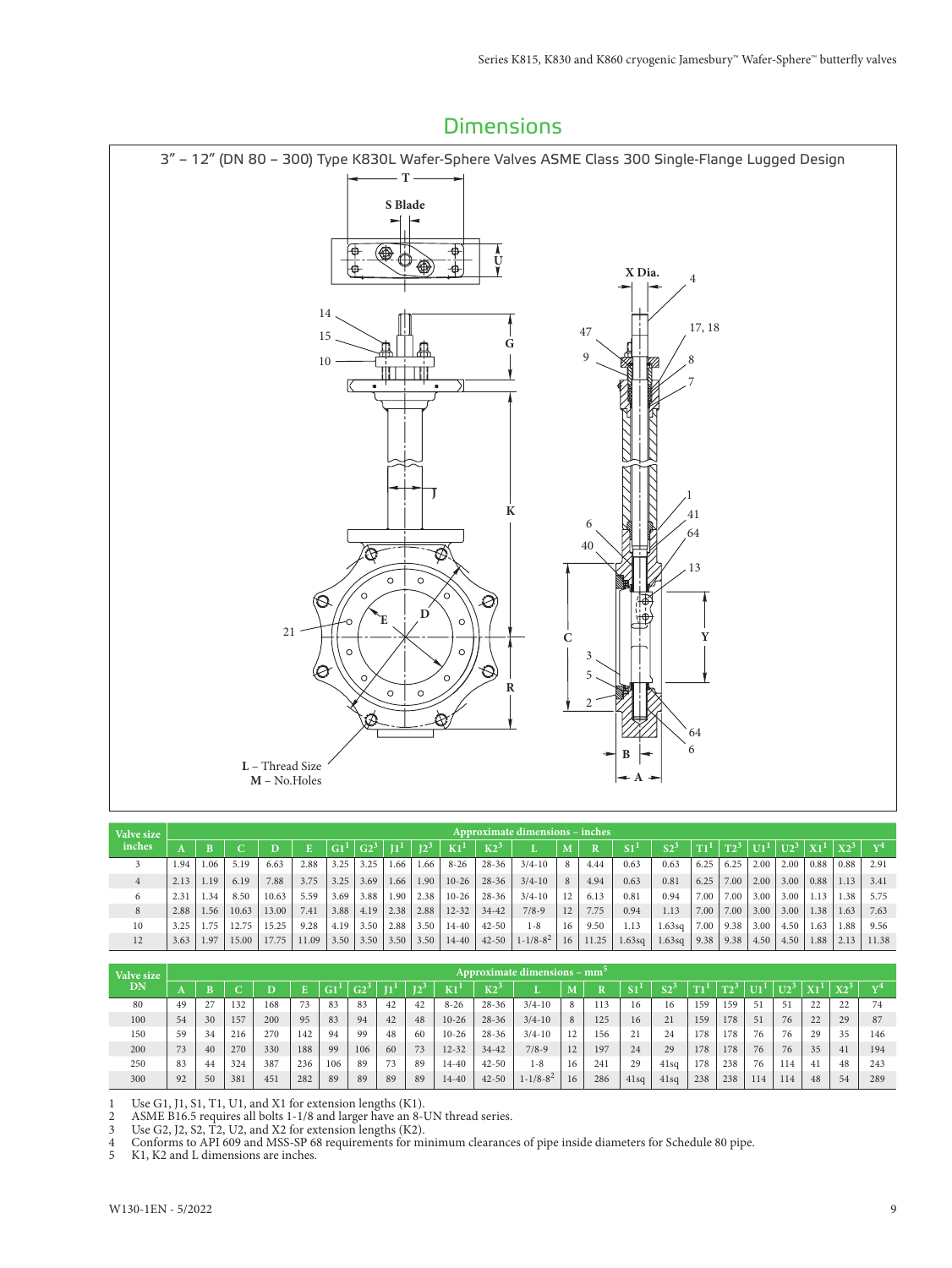

| Valve size |      |      |       |       |       |      |      |           | Approximate dimensions – inches |                |                         |            |              |       |           |                |
|------------|------|------|-------|-------|-------|------|------|-----------|---------------------------------|----------------|-------------------------|------------|--------------|-------|-----------|----------------|
| inches     | A    |      | C     | D     |       | G    |      | v!        | т4                              | M              | $\overline{\mathbf{R}}$ |            | $\mathbf{T}$ |       | $\Lambda$ | $\mathbf{v}^2$ |
| 14         | 4.63 | 2.31 | 16.25 | 20.25 | 12.38 | 3.50 | 3.50 | $16 - 50$ | $1 - 1/8 - 8$                   | 4              | 12.50                   | 1.63       | 9.38         | 4.50  | 2.13      | 11.75          |
| 16         | 5.25 | 2.44 | 18.50 | 22.50 | 14.31 | 3.50 | 4.50 | $18 - 60$ | $1 - 1/4 - 8$                   | $\overline{4}$ | 13.69                   | 1.63       | 9.38         | 5.75  | 2.38      | 13.63          |
| 18         | 5.88 | 2.94 | 21.00 | 24.75 | 16.28 | 4.62 | 4.50 | $20 - 60$ | $1 - 1/4 - 8$                   | $\overline{4}$ | 18.97                   | 2.00       | 12.00        | 6.00  | 2.75      | 15.44          |
| 20         | 6.38 | 3.19 | 23.00 | 27.00 | 17.91 | 5.00 | 6.63 | $22 - 72$ | $1 - 1/4 - 8$                   | $\overline{4}$ | 19.87                   | 2.00       | 14.00        | 8.00  | 3.50      | 17.06          |
| $24^{5}$   | 7.25 | 3.63 | 27.25 | 32.00 | 21.63 | 5.00 | 6.63 | $24 - 72$ | $1 - 1/2 - 8$                   | 4              | 22.63                   | $4.00^{5}$ | 18.00        | 10.00 | 4.00      | 20.63          |

| Valve size |     |    |     |     |     |     |     |           | Approximate dimensions – mm <sup>3</sup> |    |     |                  |             |     |     |                |
|------------|-----|----|-----|-----|-----|-----|-----|-----------|------------------------------------------|----|-----|------------------|-------------|-----|-----|----------------|
| <b>DN</b>  | A   | в  | C   | D   |     | G   |     | ικ"       | $\mathbf{L}^4$                           | M. |     |                  | <b>PERS</b> |     | ÷   | $\mathbf{v}^2$ |
| 350        | 118 | 59 | 413 | 514 | 314 | 89  | 89  | $16 - 50$ | $1 - 1/8 - 8$                            | 4  | 318 | 41               | 238         | 114 | 54  | 298            |
| 400        | 133 | 62 | 470 | 572 | 363 | 89  | 114 | $18 - 60$ | $1 - 1/4 - 8$                            | 4  | 348 | 41               | 238         | 146 | 60  | 346            |
| 450        | 149 | 75 | 533 | 629 | 414 | 117 | 114 | $20 - 60$ | $1 - 1/4 - 8$                            | 4  | 482 | 51               | 305         | 152 | 70  | 392            |
| 500        | 162 | 81 | 584 | 686 | 455 | 127 | 168 | $22 - 72$ | $1 - 1/4 - 8$                            | 4  | 505 | 51               | 356         | 203 | 89  | 433            |
| $600^5$    | 184 | 92 | 692 | 813 | 549 | 127 | 168 | $24 - 72$ | $1 - 1/2 - 8$                            | 4  | 575 | 102 <sup>5</sup> | 457         | 254 | 102 | 524            |

1 Standard bonnet extensions are available in 2-inch increments as shown under dimension K; special lengths are available on application.

2 Conforms to API 609 and MSS-SP 68 requirements for minimum clearances of pipe inside diameters for Schedule 80 pipe.

3 K and L dimensions are inches.<br>4 ASME B16.5 requires all bolts 1 4 ASME B16.5 requires all bolts 1-1/8 and larger have an 8-UN thread series.

5 24" (DN600) K830W has keyed shaft.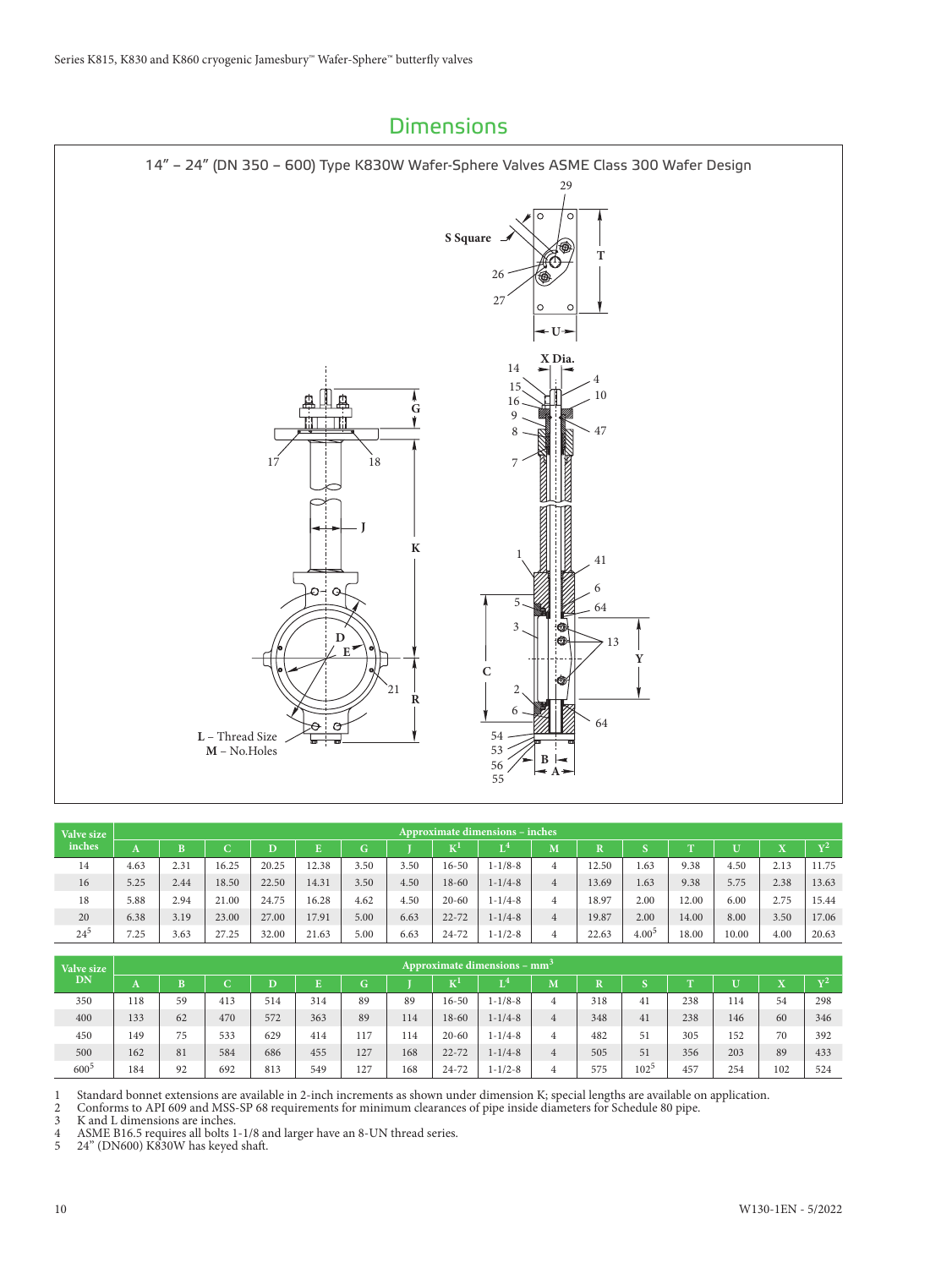

| Valve size |      |      |        |       |       |      |      |           | Approximate dimensions – inches |    |             |            |       |       |      |            |
|------------|------|------|--------|-------|-------|------|------|-----------|---------------------------------|----|-------------|------------|-------|-------|------|------------|
| inches     | A    | в    | ⌒<br>ັ |       |       | G    |      | K"        |                                 | M  | $\mathbf R$ |            | m     |       |      | $\sqrt{2}$ |
| 14         | 4.63 | 2.31 | 16.25  | 20.25 | 12.38 | 3.50 | 3.50 | $16 - 50$ | $1 - 1/8 - 8$                   | 20 | 12.50       | 1.63       | 9.38  | 4.50  | 2.13 | 11.75      |
| 16         | 5.25 | 2.44 | 18.50  | 22.50 | 14.31 | 3.50 | 4.50 | $18 - 60$ | $1 - 1/4 - 8$                   | 20 | 13.69       | 1.63       | 9.38  | 5.75  | 2.38 | 13.63      |
| 18         | 5.88 | 2.94 | 21.00  | 24.75 | 16.28 | 4.62 | 4.50 | $20 - 60$ | $1 - 1/4 - 8$                   | 24 | 18.97       | 2.00       | 12.00 | 6.00  | 2.75 | 15.44      |
| 20         | 6.38 | 3.19 | 23.00  | 27.00 | 17.91 | 5.00 | 6.63 | $22 - 72$ | $1 - 1/4 - 8$                   | 24 | 19.87       | 2.00       | 14.00 | 8.00  | 3.50 | 17.06      |
| $24^{5}$   | 7.25 | 3.63 | 27.25  | 32.00 | 21.63 | 5.00 | 6.63 | $24 - 72$ | $1 - 1/2 - 8$                   | 24 | 22.63       | $4.00^{5}$ | 18.00 | 10.00 | 4.00 | 20.63      |

| Valve size |     |    |     |     |     |     |     |           | Approximate dimensions – mm <sup>3</sup> |    |     |         |            |     |     |                |
|------------|-----|----|-----|-----|-----|-----|-----|-----------|------------------------------------------|----|-----|---------|------------|-----|-----|----------------|
| DN         | A   | B  | ⌒   | D   |     | G.  |     | TZ.       | л 4                                      | M  |     |         | <b>PEN</b> |     |     | $\mathbf{v}^2$ |
| 350        | 118 | 59 | 413 | 514 | 314 | 89  | 89  | $16 - 50$ | $1 - 1/8 - 8$                            | 20 | 318 | 41      | 238        | 114 | 54  | 298            |
| 400        | 133 | 62 | 470 | 572 | 363 | 89  | 114 | $18 - 60$ | $1 - 1/4 - 8$                            | 20 | 348 | 41      | 238        | 146 | 60  | 346            |
| 450        | 149 | 75 | 533 | 629 | 414 | 117 | 114 | $20 - 60$ | $1 - 1/4 - 8$                            | 24 | 482 | 51      | 305        | 152 | 70  | 392            |
| 500        | 162 | 81 | 584 | 686 | 455 | 127 | 168 | $22 - 72$ | $1 - 1/4 - 8$                            | 24 | 505 | 51      | 356        | 203 | 89  | 433            |
| $600^5$    | 184 | 92 | 692 | 813 | 549 | 127 | 168 | $24 - 72$ | $1 - 1/2 - 8$                            | 24 | 575 | $102^5$ | 457        | 254 | 102 | 524            |

1 Standard bonnet extensions are available in 2-inch increments as shown under dimension K; special lengths are available on application.

2 Conforms to API 609 and MSS-SP 68 requirements for minimum clearances of pipe inside diameters for Schedule 80 pipe.

3 K and L dimensions are inches.<br>4 ASME B16.5 requires all bolts 1

4 ASME B16.5 requires all bolts 1-1/8 and larger have an 8-UN thread series.

5 24" (DN600) K830L has keyed shaft.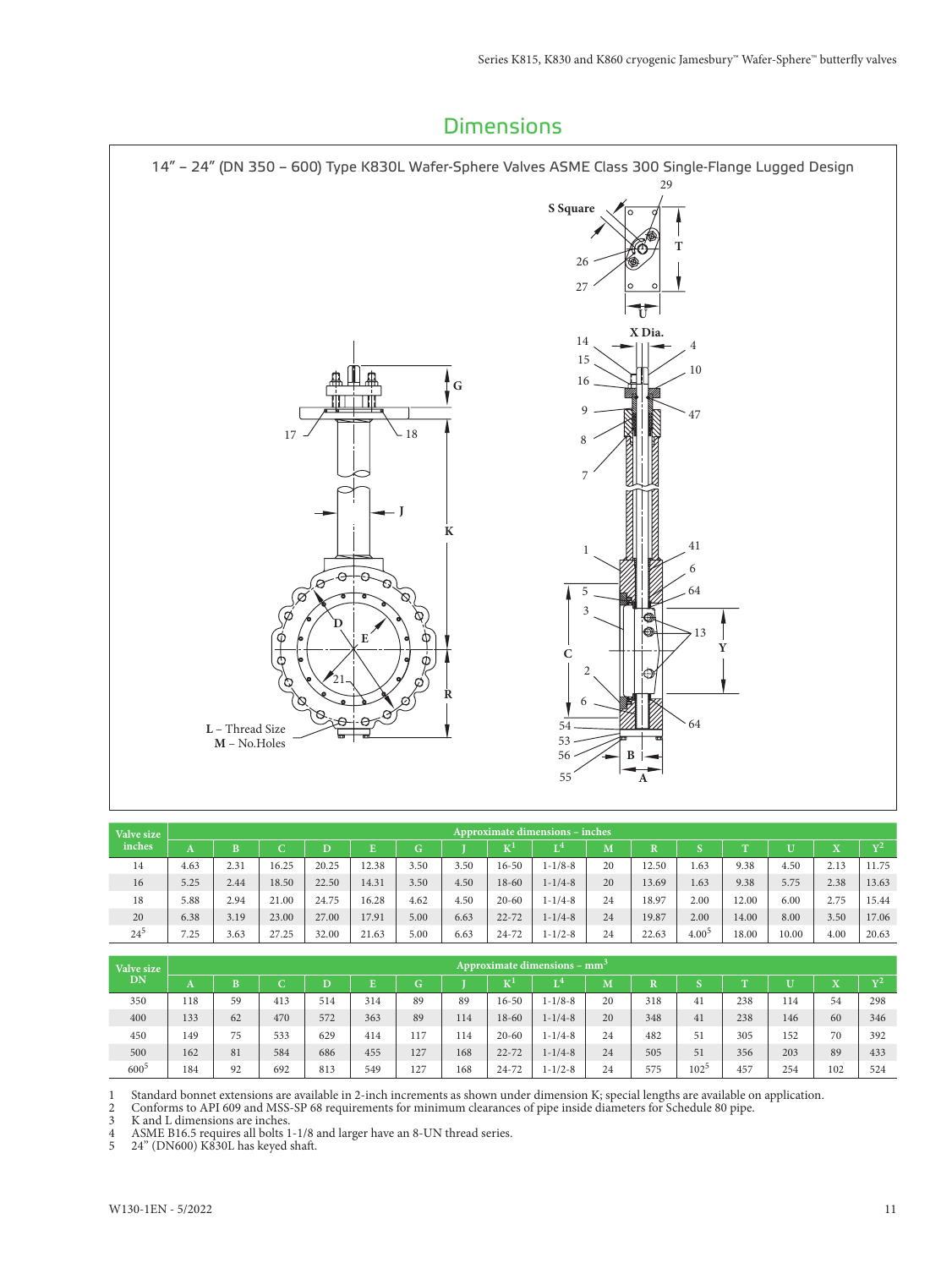

| Valve size     |      |      |                 |                          |       |      |      |           | <b>Approximate dimensions - inches</b> |                |                       |      |           |      |      |       |
|----------------|------|------|-----------------|--------------------------|-------|------|------|-----------|----------------------------------------|----------------|-----------------------|------|-----------|------|------|-------|
| inches         | A    | B    | $\sqrt{2}$<br>ັ | D                        |       | G    |      | T         | ш                                      | M              | $\overline{\text{R}}$ |      | <b>TT</b> | U    | ۳z   |       |
| 3              | 2.37 | 1.25 | 5.00            | $\overline{\phantom{m}}$ | 2.94  | 3.26 | 2.38 | $8 - 36$  | —                                      | _              | 5.25                  | 0.87 | 5.25      | 5.25 | 1.13 | 2.75  |
| $\overline{4}$ | 2.87 | 1.44 | 6.19            | $\qquad \qquad$          | 3.94  | 3.26 | 2.38 | $10 - 48$ |                                        | _              | 6.87                  | 0.87 | 5.25      | 5.25 | 1.13 | 3.56  |
| 6              | 3.00 | 1.62 | 8.50            | 11.50                    | 5.50  | 3.26 | 2.88 | $10 - 36$ | $1.12^{2}$                             | 4              | 8.81                  | 0.87 | 5.25      | 5.25 | 1.13 | 5.50  |
| 8              | 4.00 | 2.00 | 10.62           | 13.75                    | 7.81  | 4.00 | 3.50 | $12 - 42$ | $1.25^{2}$                             | $\overline{4}$ | 10.69                 | 1.31 | 10.00     | 5.00 | 1.75 | 7.19  |
| 10             | 4.75 | 2.37 | 12.75           | 17.00                    | 9.34  | 4.00 | 3.50 | $12 - 50$ | $1 - 1/4 - 8^1$                        | 4              | 13.06                 | 1.31 | 10.00     | 5.00 | 1.75 | 8.94  |
| 12             | 5.75 | 2.87 | 15.00           | 19.25                    | 11.00 | 4.00 | 3.50 | 14-72     | $1 - 1/4 - 8^{1}$                      | $\overline{4}$ | 15.94                 | 1.62 | 9.38      | 4.50 | 2.13 | 10.62 |

| <b>Valve Size</b> |     |    |     |     |                    |     |    |           | Approximatedimensions – $mm3$ |                          |                       |    |            |     |           |                       |
|-------------------|-----|----|-----|-----|--------------------|-----|----|-----------|-------------------------------|--------------------------|-----------------------|----|------------|-----|-----------|-----------------------|
| DN                | A   | B  | C   | D   | $\mathbf{E}$<br>г. | G.  |    | Ŧ.<br>N   |                               | M                        | $\overline{\text{R}}$ |    | <b>PT1</b> | тт  | ۳z<br>23. | <b>x</b> <sub>r</sub> |
| 80                | 60  | 32 | 127 |     | 75                 | 83  | 60 | $8 - 36$  | $\overline{\phantom{0}}$      | $\overline{\phantom{0}}$ | 133                   | 22 | 133        | 133 | 28        | 70                    |
| 100               | 73  | 37 | 157 |     | 100                | 83  | 60 | $10 - 48$ |                               |                          | 174                   | 22 | 133        | 133 | 28        | 90                    |
| 150               | 76  | 41 | 216 | 292 | 140                | 83  | 73 | $10-36$   | $1.12^{2}$                    | 4                        | 224                   | 22 | 133        | 133 | 28        | 140                   |
| 200               | 102 | 51 | 270 | 349 | 198                | 102 | 89 | $12 - 42$ | $1.25^2$                      | 4                        | 272                   | 33 | 254        | 127 | 44        | 183                   |
| 250               | 121 | 60 | 324 | 432 | 237                | 102 | 89 | $12 - 50$ | $1 - 1/4 - 8^1$               | 4                        | 332                   | 33 | 254        | 127 | 44        | 227                   |
| 300               | 146 | 73 | 381 | 489 | 279                | 102 | 89 | $14 - 72$ | $1 - 1/4 - 8^1$               | 4                        | 405                   | 41 | 238        | 114 | 54        | 270                   |

# Consult factory for 14" – 20" (DN 350 – 500) K860W.

1 ASME B16.5 requires all bolts 1-1/8 and larger to have an 8-UN thread series.

2 Through holes not tapped.<br>3 K and L dimensions are ine

K and L dimensions are inches.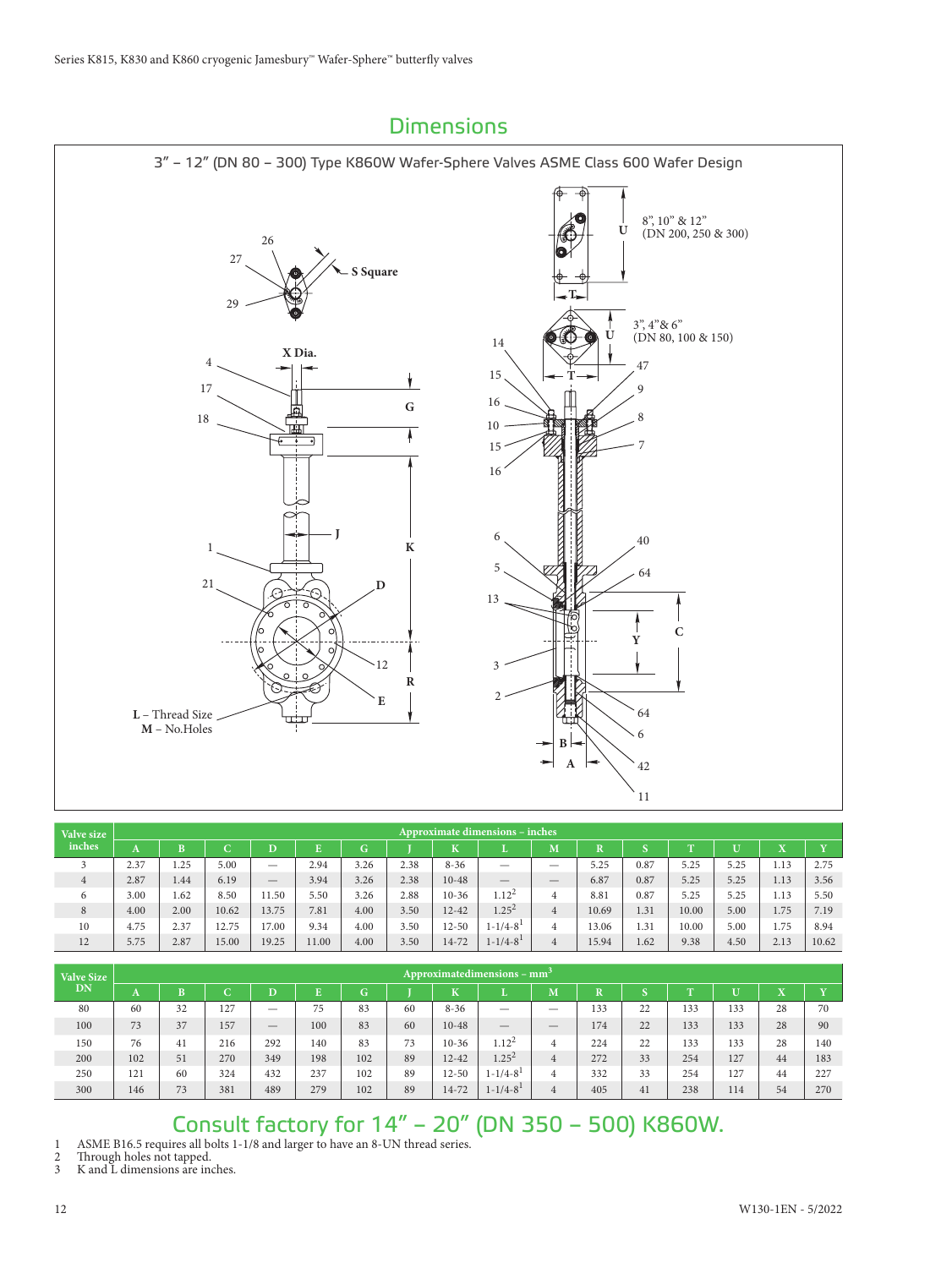

| Valve size |                |      |          |       |       |      |      |           | <b>Approximate dimensions – inches</b> |    |             |      |           |      |      |       |
|------------|----------------|------|----------|-------|-------|------|------|-----------|----------------------------------------|----|-------------|------|-----------|------|------|-------|
| inches     | $\overline{ }$ | B    | ⌒<br>. . |       |       | G    |      | к         |                                        | M  | $\mathbf R$ |      | <b>TT</b> |      | v    | T     |
|            | 2.37           | .25  | 5.00     | 6.62  | 2.94  | 3.26 | 2.38 | $8 - 36$  | $3/4 - 10$                             | 8  | 5.25        | 0.87 | 5.25      | 5.25 | 1.13 | 2.75  |
| 4          | 2.87           | 1.44 | 6.19     | 8.50  | 3.94  | 3.26 | 2.38 | $10 - 48$ | $7/8-9$                                | 8  | 6.87        | 0.87 | 5.25      | 5.25 | 1.13 | 3.56  |
| 6          | 3.00           | 1.62 | 8.50     | 11.50 | 5.50  | 3.26 | 2.88 | $10-36$   | $1 - 8$                                | 12 | 8.81        | 0.87 | 5.25      | 5.25 | 1.13 | 5.50  |
| 8          | 4.00           | 2.00 | 10.62    | 13.75 | 7.81  | 4.00 | 3.50 | $12 - 42$ | $1 - 1/8 - 8^{1}$                      | 12 | 10.69       | 1.31 | 10.00     | 5.00 | 1.75 | 7.19  |
| 10         | 4.75           | 2.37 | 12.75    | 17.00 | 9.34  | 4.00 | 3.50 | $12 - 50$ | $1 - 1/4 - 8$ <sup>1</sup>             | 16 | 13.06       | 1.31 | 10.00     | 5.00 | 1.75 | 8.94  |
| 12         | 5.75           | 2.87 | 15.00    | 19.25 | 11.00 | 4.00 | 3.50 | 14-72     | $1 - 1/4 - 8$ <sup>1</sup>             | 20 | 15.94       | 1.62 | 9.38      | 4.50 | 2.13 | 10.62 |

| Valve size | Approximate dimensions – $mm2$ |    |     |     |     |     |    |           |                   |    |                         |    |             |     |         |     |
|------------|--------------------------------|----|-----|-----|-----|-----|----|-----------|-------------------|----|-------------------------|----|-------------|-----|---------|-----|
| <b>DN</b>  | A                              | B  | С   | D   | Ē   | G.  |    | K         |                   | M  | $\overline{\mathbf{R}}$ | n  | <b>PERS</b> |     | ۳z<br>л | T   |
| 80         | 60                             | 32 | 127 | 168 | 75  | 83  | 60 | $8 - 36$  | $3/4 - 10$        | 8  | 133                     | 22 | 133         | 133 | 28      | 70  |
| 100        | 73                             | 37 | 157 | 216 | 100 | 83  | 60 | $10 - 48$ | $7/8-9$           | 8  | 174                     | 22 | 133         | 133 | 28      | 90  |
| 150        | 76                             | 41 | 216 | 292 | 140 | 83  | 73 | $10 - 36$ | $1 - 8$           | 12 | 224                     | 22 | 133         | 133 | 28      | 140 |
| 200        | 102                            | 51 | 270 | 349 | 198 | 102 | 89 | $12 - 42$ | $1 - 1/8 - 8^1$   | 12 | 272                     | 33 | 254         | 127 | 44      | 183 |
| 250        | 121                            | 60 | 324 | 432 | 237 | 102 | 89 | $12 - 50$ | $1 - 1/4 - 8^{1}$ | 16 | 332                     | 33 | 254         | 127 | 44      | 227 |
| 300        | 146                            | 73 | 381 | 489 | 279 | 102 | 89 | 14-72     | $1 - 1/4 - 81$    | 20 | 405                     | 41 | 238         | 114 | 54      | 270 |

# Consult factory for 14" – 20" (DN 350 – 500) K860L.

1 ASME B16.5 requires all bolts 1-1/8 and larger to have an 8-UN thread series

2 K and L dimensions are inches.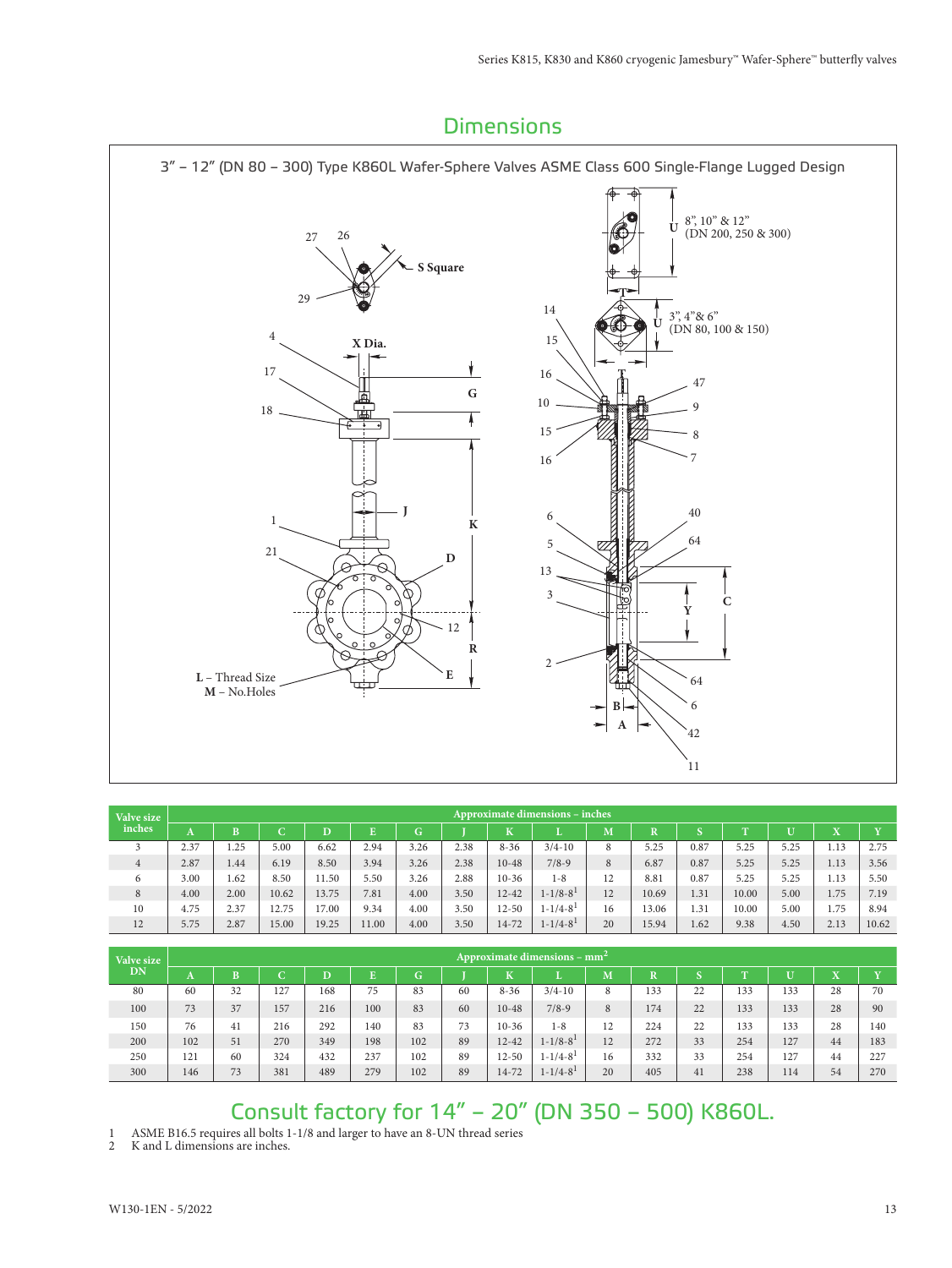|                | Bill of material and parts list                             |                                          |                                                                         |  |  |  |  |  |  |  |  |
|----------------|-------------------------------------------------------------|------------------------------------------|-------------------------------------------------------------------------|--|--|--|--|--|--|--|--|
| Part No.       |                                                             | Part Name                                | Туре К815-36НВ, К830-36НВ, К860-36НВ                                    |  |  |  |  |  |  |  |  |
| $\mathbf{1}$   | Body                                                        |                                          | 316 Stainless steel                                                     |  |  |  |  |  |  |  |  |
| $\overline{2}$ | Insert                                                      |                                          | 316 Stainless steel                                                     |  |  |  |  |  |  |  |  |
| 3              | Disc                                                        |                                          | 316 Stainless steel                                                     |  |  |  |  |  |  |  |  |
| $\overline{4}$ | Shaft                                                       |                                          | 17-4PH Stainless steel                                                  |  |  |  |  |  |  |  |  |
| 5              | Seat                                                        |                                          | PTFE/316 Stainless steel or PCTFE (14" [DN 350] and larger K815 & K830) |  |  |  |  |  |  |  |  |
| 6              | Shaft Bearing                                               |                                          | 316 Stainless steel backed PTFE                                         |  |  |  |  |  |  |  |  |
| $\overline{7}$ | Flange Bearing                                              |                                          | Bronze                                                                  |  |  |  |  |  |  |  |  |
| 8              | Shaft Seal                                                  |                                          | <b>PTFE</b>                                                             |  |  |  |  |  |  |  |  |
| 9              | Compression Ring                                            |                                          | 316 Stainless steel                                                     |  |  |  |  |  |  |  |  |
| 10             | Compression Plate                                           |                                          | 316 Stainless steel                                                     |  |  |  |  |  |  |  |  |
| 11             | Pressure Plug (3" - 12" [DN 80 - 300] K860 only)            |                                          | 316 Stainless steel                                                     |  |  |  |  |  |  |  |  |
| 12             | Insert Pin (K860 valves only)                               |                                          | Stainless steel                                                         |  |  |  |  |  |  |  |  |
| 13             | Disc Pin                                                    |                                          | 17-4PH Stainless steel                                                  |  |  |  |  |  |  |  |  |
| 14             | Stud                                                        |                                          | Stainless steel                                                         |  |  |  |  |  |  |  |  |
| 15             | Nut                                                         |                                          | Stainless steel                                                         |  |  |  |  |  |  |  |  |
|                |                                                             | $(14" - 30"$ [DN 350 - 750] K815 valves) |                                                                         |  |  |  |  |  |  |  |  |
| 16             | Lock Washer                                                 | $(14n - 24n$ [DN 350 - 600] K830 valves) | Stainless steel                                                         |  |  |  |  |  |  |  |  |
|                |                                                             | $(3" - 12"$ [DN 80 - 300] K860 valves)   |                                                                         |  |  |  |  |  |  |  |  |
| 17             | Name Plate                                                  |                                          | Stainless steel                                                         |  |  |  |  |  |  |  |  |
| 18             | Drive Screw                                                 |                                          | Stainless steel                                                         |  |  |  |  |  |  |  |  |
| 21             | Cap Screw (except 3" - 12" [DN 80 - 300] K815 & K830)       |                                          | Stainless steel                                                         |  |  |  |  |  |  |  |  |
|                |                                                             | (30" [DN 750] K815 valves)               |                                                                         |  |  |  |  |  |  |  |  |
| 26             | <b>Indicator Plate</b>                                      | $(20" - 24"$ [DN 500 - 600] K830 valves) | Stainless steel                                                         |  |  |  |  |  |  |  |  |
|                |                                                             | $(3" - 10"$ [DN 80 - 250] K860 valves)   |                                                                         |  |  |  |  |  |  |  |  |
|                |                                                             | (30" [DN 750] K815 valves)               |                                                                         |  |  |  |  |  |  |  |  |
| 27             | Drive Screw                                                 | $(20" - 24"$ [DN 500 - 600] K830 valves) | Stainless steel                                                         |  |  |  |  |  |  |  |  |
|                |                                                             | $(3" - 10"$ [DN 80 - 250] K860 valves)   |                                                                         |  |  |  |  |  |  |  |  |
| 29             | Indicator Pointer (except 3"-12" [DN 80 - 300] K815 & K830) |                                          | Carbon steel                                                            |  |  |  |  |  |  |  |  |
| 40             | Body Seal (3" - 12" [DN 80 - 300] K815, K830 & K860)        |                                          | Graphite                                                                |  |  |  |  |  |  |  |  |
| 41             | Top Bearing Spacer                                          | (except 12" [DN 300] K815 & K830)        | PTFE                                                                    |  |  |  |  |  |  |  |  |
|                |                                                             | except 3" - 12" [DN 80 - 300] K860)      |                                                                         |  |  |  |  |  |  |  |  |
| 42             | Plug Seal (3" - 12" [DN 80 - 300] K860)                     |                                          | <b>PTFE</b>                                                             |  |  |  |  |  |  |  |  |
| 47             | Retaining Ring (except 8" - 12" [DN 200 - 300] K860)        |                                          | Inconel <sup>®</sup>                                                    |  |  |  |  |  |  |  |  |
| 53             | Cover Plate                                                 | $(16" - 30"$ [DN 400 - 750] K815)        | 316 Stainless steel                                                     |  |  |  |  |  |  |  |  |
|                |                                                             | $(14" - 24"$ [DN 350 - 600] K830)        |                                                                         |  |  |  |  |  |  |  |  |
| 54             | Gasket                                                      | $(16" - 30"$ [DN 400 - 750] K815)        | PTFE                                                                    |  |  |  |  |  |  |  |  |
|                |                                                             | $(14" - 24"$ [DN 350 - 600] K830)        |                                                                         |  |  |  |  |  |  |  |  |
| 55             | Cap Screw                                                   | $(16" - 30"$ [DN 400 - 750] K815)        | Stainless steel                                                         |  |  |  |  |  |  |  |  |
|                |                                                             | $(14" - 24"$ [DN 350 - 600] K830)        |                                                                         |  |  |  |  |  |  |  |  |
| 56             | Lock Washer                                                 | $(16" - 30"$ [DN 400 - 750] K815)        | Stainless steel                                                         |  |  |  |  |  |  |  |  |
|                |                                                             | $(14" - 24"$ [DN 350 - 600] K830)        |                                                                         |  |  |  |  |  |  |  |  |
| 64             | Thrust Bearing                                              |                                          | 316 Stainless steel, Chrome plated                                      |  |  |  |  |  |  |  |  |
| 77             | Insert Spring (3" - 12" [DN 80 - 300] K815W & K830W)        |                                          | Inconel                                                                 |  |  |  |  |  |  |  |  |

**Note 1:** Bonnet extension portion of body is 316 stainless steel. **Note 2:** Monel® valves are available on application.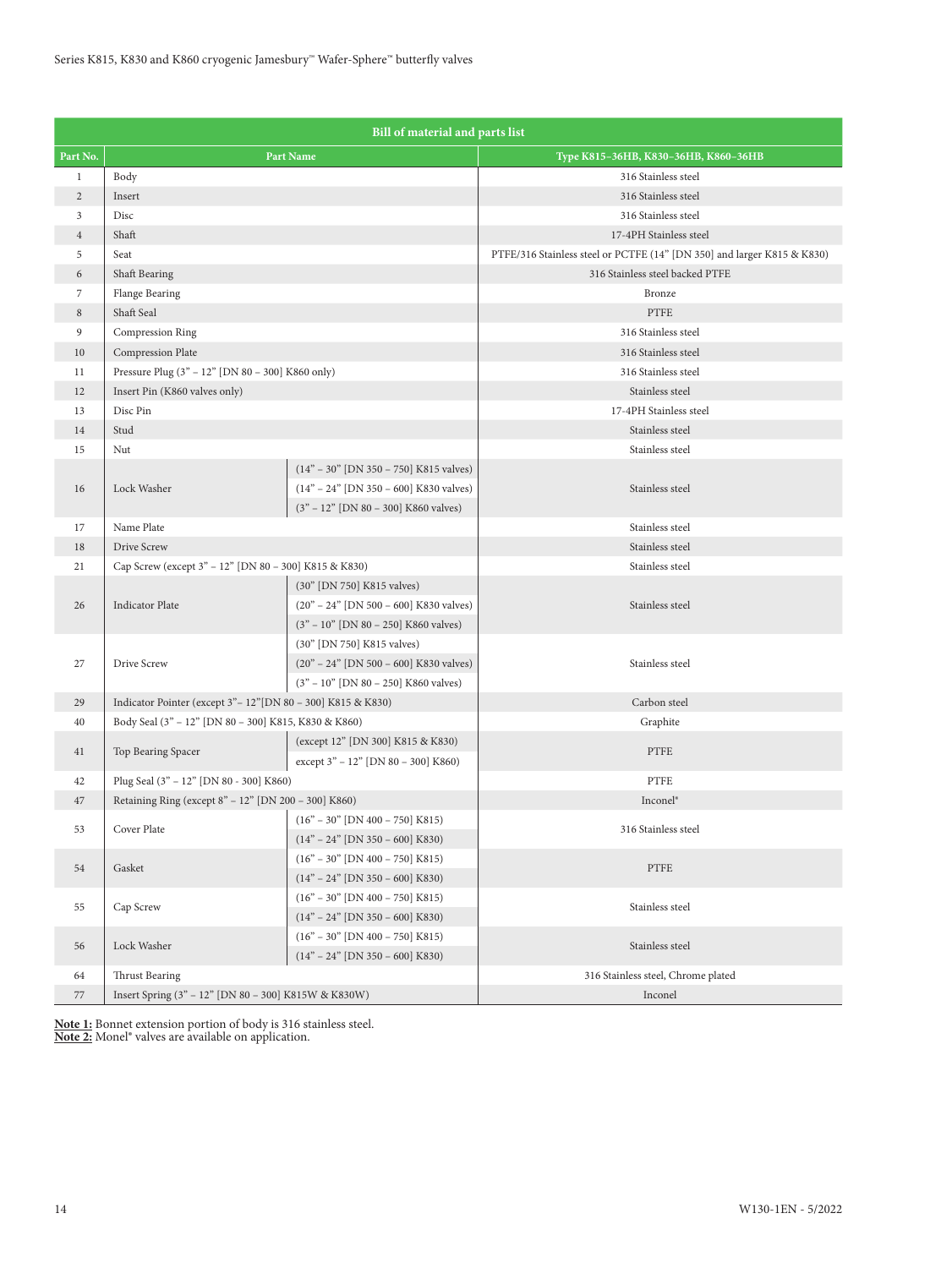# Valve torque data

The torque required to open or close the Series K815, K830, or K860 valves can easily be calculated using the equation on the following page.However, for your convenience, the following tables can be used as a quick guide for actuator selection. If the valve's torque is not listed in the tables, **use** 

**the equation to calculate the torque**. Refer to our bulletins for pneumatic and electric actuators. Select an actuator that provides the same or greater torque output. **If in doubt, select the next larger actuator.**

|                | Valve size | Torque required at specified shutoff differential pressure<br>for series K815w and K815L valves, shaft upstream or downstream |                 |                     |                |                  |              |  |  |  |  |  |  |
|----------------|------------|-------------------------------------------------------------------------------------------------------------------------------|-----------------|---------------------|----------------|------------------|--------------|--|--|--|--|--|--|
| inches         | DN         | FT • LBS $@100$ psi N                                                                                                         | N•m @ $6.9$ bar | $FT$ •LBS @ 200 psi | N•m @ 13.8 bar | FT.LBS @ 275 psi | Nom @ 19 bar |  |  |  |  |  |  |
| 3              | 80         | 40                                                                                                                            | 54              | 45                  | 61             | 49               | 66           |  |  |  |  |  |  |
| $\overline{4}$ | 100        | 55                                                                                                                            | 75              | 65                  | 88             | 73               | 98           |  |  |  |  |  |  |
| 6              | 150        | 115                                                                                                                           | 156             | 140                 | 190            | 159              | 215          |  |  |  |  |  |  |
| 8              | 200        | 195                                                                                                                           | 264             | 235                 | 319            | 265              | 359          |  |  |  |  |  |  |
| 10             | 250        | 272                                                                                                                           | 369             | 334                 | 453            | 387              | 524          |  |  |  |  |  |  |
| 12             | 300        | 425                                                                                                                           | 576             | 530                 | 719            | 609              | 825          |  |  |  |  |  |  |
| 14             | 350        | 990                                                                                                                           | 1342            | 1380                | 1871           | 1673             | 2268         |  |  |  |  |  |  |
| 16             | 400        | 1290                                                                                                                          | 1749            | 1780                | 2414           | 2148             | 2912         |  |  |  |  |  |  |
| 18             | 450        | 1700                                                                                                                          | 2305            | 2350                | 3187           | 2838             | 3848         |  |  |  |  |  |  |
| 20             | 500        | 2110                                                                                                                          | 2861            | 2920                | 3960           | 3528             | 4783         |  |  |  |  |  |  |
| 24             | 600        | 3400                                                                                                                          | 4610            | 4800                | 6509           | 5650             | 7933         |  |  |  |  |  |  |
| 30             | 750        | 6130                                                                                                                          | 8312            | 8460                | 11472          | 10208            | 13841        |  |  |  |  |  |  |

|                | Valve size | Torque required at specified shutoff differential pressure<br>for series K830W and K830L valves, shaft upstream or downstream |                                                    |                       |                                                    |                       |                                                    |                         |                                                    |                       |                                                         |                       |                                             |  |
|----------------|------------|-------------------------------------------------------------------------------------------------------------------------------|----------------------------------------------------|-----------------------|----------------------------------------------------|-----------------------|----------------------------------------------------|-------------------------|----------------------------------------------------|-----------------------|---------------------------------------------------------|-----------------------|---------------------------------------------|--|
| inches         | <b>DN</b>  | $FT-LES @$<br>300 psi                                                                                                         | $\mathbf{N}\bullet\mathbf{m}$ $\varpi$<br>20.7 bar | $FT-LES @$<br>400 psi | $\mathbf{N}\bullet\mathbf{m}$ $\varpi$<br>27.6 bar | $FT-LES @$<br>500 psi | $\mathbf{N}\bullet\mathbf{m}$ $\varpi$<br>34.5 bar | $FT-LES @$<br>$600$ psi | $\mathbf{N}\bullet\mathbf{m}$ $\varpi$<br>41.4 bar | $FT-LES @$<br>700 psi | $\mathbf{N}\bullet\mathbf{m}$ $\varnothing$<br>48.3 bar | $FT-LES @$<br>720 psi | $\mathbf{N}\bullet\mathbf{m}$ @<br>49.6 bar |  |
| 3              | 80         | 50                                                                                                                            | 68                                                 | 55                    | 75                                                 | 60                    | 81                                                 | 65                      | 88                                                 | 70                    | 95                                                      | 71                    | 96                                          |  |
| $\overline{4}$ | 100        | 75                                                                                                                            | 102                                                | 85                    | 115                                                | 95                    | 129                                                | 105                     | 142                                                | 115                   | 156                                                     | 117                   | 159                                         |  |
| 6              | 150        | 173                                                                                                                           | 235                                                | 199                   | 270                                                | 225                   | 305                                                | 251                     | 340                                                | 277                   | 376                                                     | 282                   | 383                                         |  |
| 8              | 200        | 280                                                                                                                           | 380                                                | 320                   | 434                                                | 360                   | 488                                                | 400                     | 542                                                | 440                   | 597                                                     | 448                   | 607                                         |  |
| 10             | 250        | 421                                                                                                                           | 571                                                | 488                   | 662                                                | 555                   | 753                                                | 622                     | 843                                                | 689                   | 934                                                     | 702                   | 952                                         |  |
| 12             | 300        | 773                                                                                                                           | 1048                                               | 914                   | 1239                                               | 1055                  | 1431                                               | 1196                    | 1622                                               | 1337                  | 1813                                                    | 1365                  | 1851                                        |  |
| 14             | 350        | 1770                                                                                                                          | 2400                                               | 2160                  | 2929                                               | 2550                  | 3458                                               | 2940                    | 3987                                               | 3330                  | 4515                                                    | 3408                  | 4621                                        |  |
| 16             | 400        | 2270                                                                                                                          | 3078                                               | 2760                  | 3743                                               | 3250                  | 4407                                               | 3740                    | 5071                                               | 4230                  | 5736                                                    | 4328                  | 5869                                        |  |
| 18             | 450        | 3000                                                                                                                          | 4068                                               | 3650                  | 4949                                               | 4300                  | 5831                                               | 4950                    | 6712                                               | 5600                  | 7594                                                    | 5730                  | 7770                                        |  |
| 20             | 500        | 3730                                                                                                                          | 5058                                               | 4540                  | 6156                                               | 5350                  | 7255                                               | 6160                    | 8353                                               | 6970                  | 9451                                                    | 7132                  | 9671                                        |  |
| 24             | 600        | 6230                                                                                                                          | 8448                                               | 7640                  | 10360                                              | 9050                  | 12272                                              | 10460                   | 14184                                              | 11870                 | 16096                                                   | 12152                 | 16478                                       |  |

|        | Valve size | Torque required at specified shutoff differential pressure<br>for series K860W and K860L valves, shaft upstream or downstream |                                                  |                         |                                                    |                        |                                                    |                          |                                                    |                        |                                             |                        |                                                    |
|--------|------------|-------------------------------------------------------------------------------------------------------------------------------|--------------------------------------------------|-------------------------|----------------------------------------------------|------------------------|----------------------------------------------------|--------------------------|----------------------------------------------------|------------------------|---------------------------------------------|------------------------|----------------------------------------------------|
| inches | DN         | $FT-LES @$<br>$600$ psi                                                                                                       | $\mathbf{N}\bullet\mathbf{m}$ $\varpi$<br>41 bar | $FT-LES @$<br>$800$ psi | $\mathbf{N}\bullet\mathbf{m}$ $\varpi$<br>55.2 bar | $FT-LES @$<br>1000 psi | $\mathbf{N}\bullet\mathbf{m}$ $\varpi$<br>69.0 bar | $FT-LES @$<br>$1200$ psi | $\mathbf{N}\bullet\mathbf{m}$ $\varpi$<br>82.8 bar | $FT-LES @$<br>1400 psi | $\mathbf{N}\bullet\mathbf{m}$ @<br>96.6 bar | $FT-LES @$<br>1440 psi | $\mathbf{N}\bullet\mathbf{m}$ $\varpi$<br>99.3 bar |
|        | 80         | 65                                                                                                                            | 88                                               | 75                      | 102                                                | 85                     | 115                                                | 95                       | 129                                                | 105                    | 142                                         | 107                    | 145                                                |
| 4      | 100        | 116                                                                                                                           | 157                                              | 138                     | 187                                                | 160                    | 217                                                | 182                      | 247                                                | 204                    | 277                                         | 208                    | 283                                                |
| 6      | 150        | 285                                                                                                                           | 386                                              | 345                     | 468                                                | 405                    | 549                                                | 465                      | 631                                                | 525                    | 712                                         | 537                    | 728                                                |
| 8      | 200        | 548                                                                                                                           | 743                                              | 674                     | 914                                                | 800                    | 1085                                               | 926                      | 1256                                               | 1052                   | 1427                                        | 1077                   | 1461                                               |
| 10     | 250        | 872                                                                                                                           | 1182                                             | 1086                    | 1473                                               | 1300                   | 1763                                               | 1514                     | 2053                                               | 1728                   | 2343                                        | 1771                   | 2401                                               |
| 12     | 300        | 1350                                                                                                                          | 1831                                             | 1680                    | 2278                                               | 2010                   | 2726                                               | 2340                     | 3173                                               | 2670                   | 3621                                        | 2736                   | 3710                                               |

# Valve torque equation

Use the following equation to calculate the torque required to open and close the Series K815, K830, or K860 valves.

#### **Torque required (FT•LBS) = (Kt multiplied by the differential shutoff pressure in psi) + Ts**

**Example:** 6"(DN 150) K815L-18-36HBAS at 230 psi (15.9 bar) differential pressure,installed shaft downstream = (0.25  $X$  230) + 90 = 148 FT $\cdot$ LBS.

(To convert FT•LBS to N•m, multiply by 1.356.)

|                |            |                    |           | Shaft upstream or downstream |                    |                          |           |  |
|----------------|------------|--------------------|-----------|------------------------------|--------------------|--------------------------|-----------|--|
|                | Valve size | <b>Series K815</b> | Class 150 | Class 300                    | <b>Series K830</b> | Class 600<br>Series K860 |           |  |
| inches         | <b>DN</b>  | Kt                 | <b>Ts</b> | Kt                           | <b>Ts</b>          | Kt                       | <b>Ts</b> |  |
| 3              | 80         | 0.05               | 35        | 0.05                         | 35                 | 0.05                     | 35        |  |
| $\overline{4}$ | 100        | 0.10               | 45        | 0.10                         | 45                 | 0.11                     | 50        |  |
| 6              | 150        | 0.25               | 90        | 0.26                         | 95                 | 0.30                     | 105       |  |
| 8              | 200        | 0.40               | 155       | 0.40                         | 160                | 0.63                     | 170       |  |
| 10             | 250        | 0.62               | 210       | 0.67                         | 220                | 1.07                     | 230       |  |
| 12             | 300        | 1.05               | 320       | 1.41                         | 350                | 1.65                     | 360       |  |
| 14             | 350        | 3.9                | 600       | 3.9                          | 600                | 2.7                      | 400       |  |
| 16             | 400        | 4.9                | 800       | 4.9                          | 800                | 4.0                      | 470       |  |
| 18             | 450        | 6.5                | 1050      | 6.5                          | 1050               | 5.4                      | 650       |  |
| 20             | 500        | 1300<br>8.1        |           | 8.1                          | 1300               | 7.2                      | 780       |  |
| 24             | 600        | 14.0<br>2000       |           | 14.1                         | 2000               | 9.1                      | 880       |  |
| 30             | 750        | 23.3               | 3800      |                              |                    |                          |           |  |